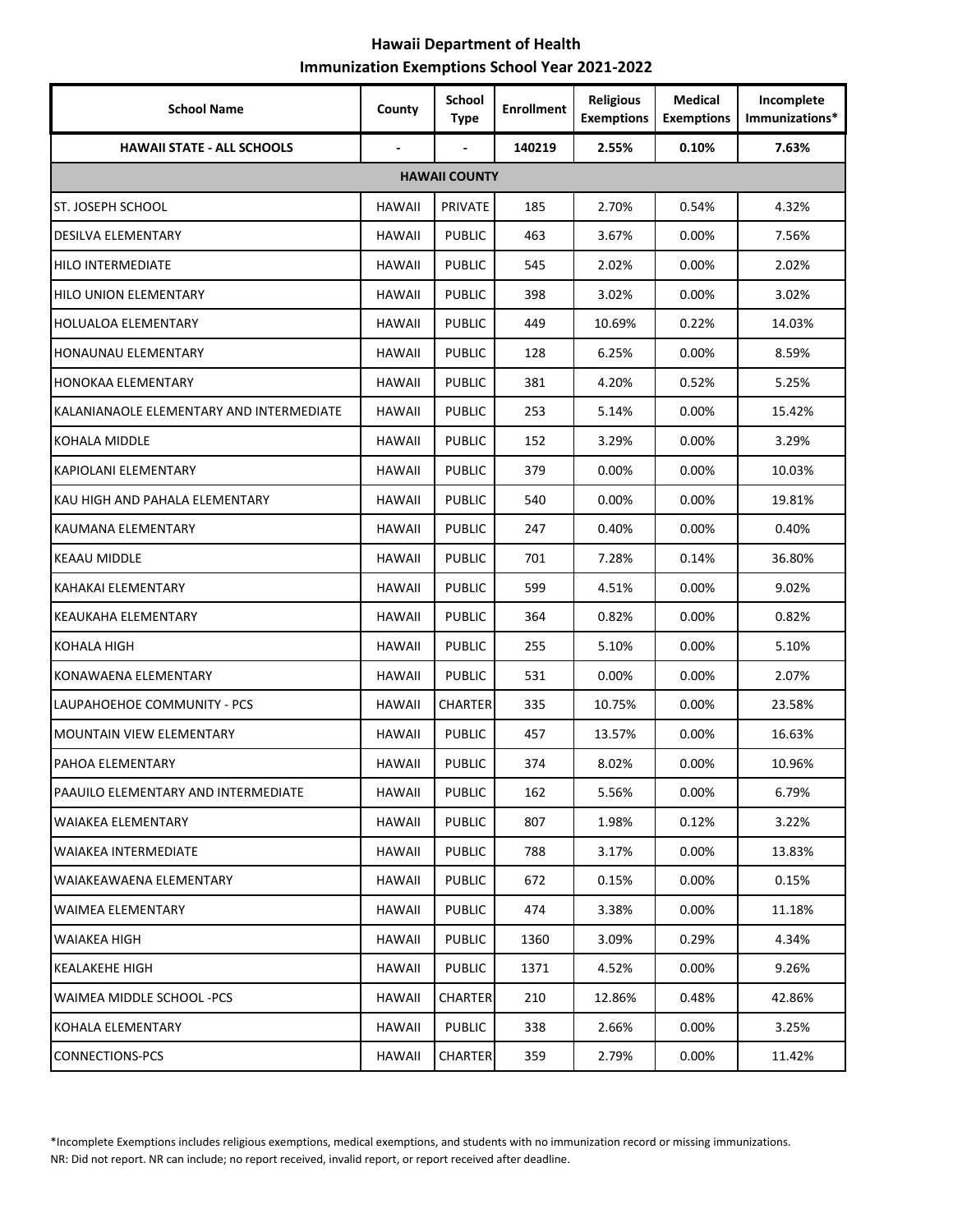| <b>School Name</b>                            | County        | School<br><b>Type</b> | <b>Enrollment</b> | <b>Religious</b><br><b>Exemptions</b> | <b>Medical</b><br><b>Exemptions</b> | Incomplete<br>Immunizations* |
|-----------------------------------------------|---------------|-----------------------|-------------------|---------------------------------------|-------------------------------------|------------------------------|
| KANU O KA AINA - PCS                          | <b>HAWAII</b> | <b>CHARTER</b>        | 237               | 0.84%                                 | 0.00%                               | 3.38%                        |
| NA WAI OLA - PCS                              | <b>HAWAII</b> | <b>CHARTER</b>        | 134               | 1.49%                                 | 0.00%                               | 2.24%                        |
| <b>WEST HAWAII EXPLORATIONS -PCS</b>          | <b>HAWAII</b> | <b>CHARTER</b>        | 258               | 18.22%                                | 0.00%                               | 18.22%                       |
| <b>INNOVATIONS - PCS</b>                      | <b>HAWAII</b> | <b>CHARTER</b>        | 240               | 0.00%                                 | 0.00%                               | 19.58%                       |
| <b>KE ANA LAAHANA-PCS</b>                     | <b>HAWAII</b> | <b>CHARTER</b>        | 36                | 2.78%                                 | 0.00%                               | 2.78%                        |
| KUA O KA LA - NCPCS                           | <b>HAWAII</b> | <b>CHARTER</b>        | 168               | 10.71%                                | 0.00%                               | 10.71%                       |
| VOLCANO SCHOOL OF ARTS & SCI                  | <b>HAWAII</b> | <b>CHARTER</b>        | 271               | 4.06%                                 | $0.00\%$                            | 4.06%                        |
| HI ACADEMY OF ARTS & SCI - PCS                | HAWAII        | <b>CHARTER</b>        | 695               | 4.89%                                 | 1.01%                               | 16.12%                       |
| KA UMEKE KAEO - PCS                           | <b>HAWAII</b> | <b>CHARTER</b>        | 232               | 7.76%                                 | 0.00%                               | 7.76%                        |
| <b>KONA PACIFIC PCS</b>                       | <b>HAWAII</b> | <b>CHARTER</b>        | 211               | 36.97%                                | 0.00%                               | 99.53%                       |
| CHRISTIAN LIBERTY ACADEMY                     | <b>HAWAII</b> | PRIVATE               | 246               | 1.22%                                 | $0.00\%$                            | 1.22%                        |
| <b>HAILI CHRISTIAN SCHOOL</b>                 | <b>HAWAII</b> | PRIVATE               | 108               | 6.48%                                 | 2.78%                               | 22.22%                       |
| HAWAII PREPARATORY ACADEMY                    | <b>HAWAII</b> | PRIVATE               | 598               | 10.20%                                | 0.17%                               | 25.75%                       |
| KAMEHAMEHA SCHOOLS HAWAI'I                    | <b>HAWAII</b> | <b>PRIVATE</b>        | 1173              | 2.90%                                 | 0.26%                               | 5.37%                        |
| KOHALA ADVENTIST SCHOOL                       | <b>HAWAII</b> | <b>PRIVATE</b>        | 19                | 10.53%                                | $0.00\%$                            | 10.53%                       |
| KONA ADVENTIST CHRISTIAN SCHOOL               | <b>HAWAII</b> | <b>PRIVATE</b>        | 31                | 3.23%                                 | 0.00%                               | 6.45%                        |
| KULEANA EDUCATION ACADEMY                     | <b>HAWAII</b> | PRIVATE               | 85                | 12.94%                                | 0.00%                               | 12.94%                       |
| MAKUA LANI CHRISTIAN ACADEMY                  | <b>HAWAII</b> | PRIVATE               | 159               | 19.50%                                | 0.00%                               | 27.04%                       |
| MAUNA LOA SCHOOL                              | <b>HAWAII</b> | PRIVATE               | 61                | 4.92%                                 | 0.00%                               | 4.92%                        |
| PARKER SCHOOL                                 | <b>HAWAII</b> | PRIVATE               | 337               | 9.79%                                 | 0.00%                               | 15.13%                       |
| <b>WAIMEA COUNTRY SCHOOL</b>                  | <b>HAWAII</b> | PRIVATE               | 45                | 4.44%                                 | 0.00%                               | 11.11%                       |
| MONTESSORI EDUCATION CENTER OF HAWAII -- WAII | HAWAII        | <b>DHS</b>            | 8                 | 25.00%                                | $0.00\%$                            | 25.00%                       |
| <b>HAAHEO ELEMENTARY</b>                      | <b>HAWAII</b> | <b>PUBLIC</b>         | NR                | ΝR                                    | NR.                                 | <b>NR</b>                    |
| <b>KEAAU ELEMENTARY</b>                       | <b>HAWAII</b> | <b>PUBLIC</b>         | NR                | NR                                    | ΝR                                  | NR                           |
| KEAAU HIGH                                    | HAWAII        | <b>PUBLIC</b>         | NR                | NR                                    | NR                                  | NR                           |
| <b>HILO HIGH</b>                              | HAWAII        | <b>PUBLIC</b>         | NR                | NR                                    | NR.                                 | ΝR                           |
| HONOKAA HIGH AND INTERMEDIATE                 | HAWAII        | <b>PUBLIC</b>         | NR                | NR                                    | NR.                                 | ΝR                           |
| <b>HOOKENA ELEMENTARY</b>                     | HAWAII        | <b>PUBLIC</b>         | NR                | NR                                    | NR                                  | NR                           |
| KONAWAENA HIGH                                | <b>HAWAII</b> | <b>PUBLIC</b>         | NR                | NR                                    | NR                                  | NR                           |
| KONAWAENA MIDDLE                              | HAWAII        | <b>PUBLIC</b>         | NR                | NR                                    | NR.                                 | NR                           |
| KE KULA O EHUNUIKAIMALINO                     | HAWAII        | <b>PUBLIC</b>         | NR                | NR                                    | NR                                  | NR                           |
| NAALEHU ELEMENTARY                            | <b>HAWAII</b> | <b>PUBLIC</b>         | NR                | ΝR                                    | NR                                  | NR                           |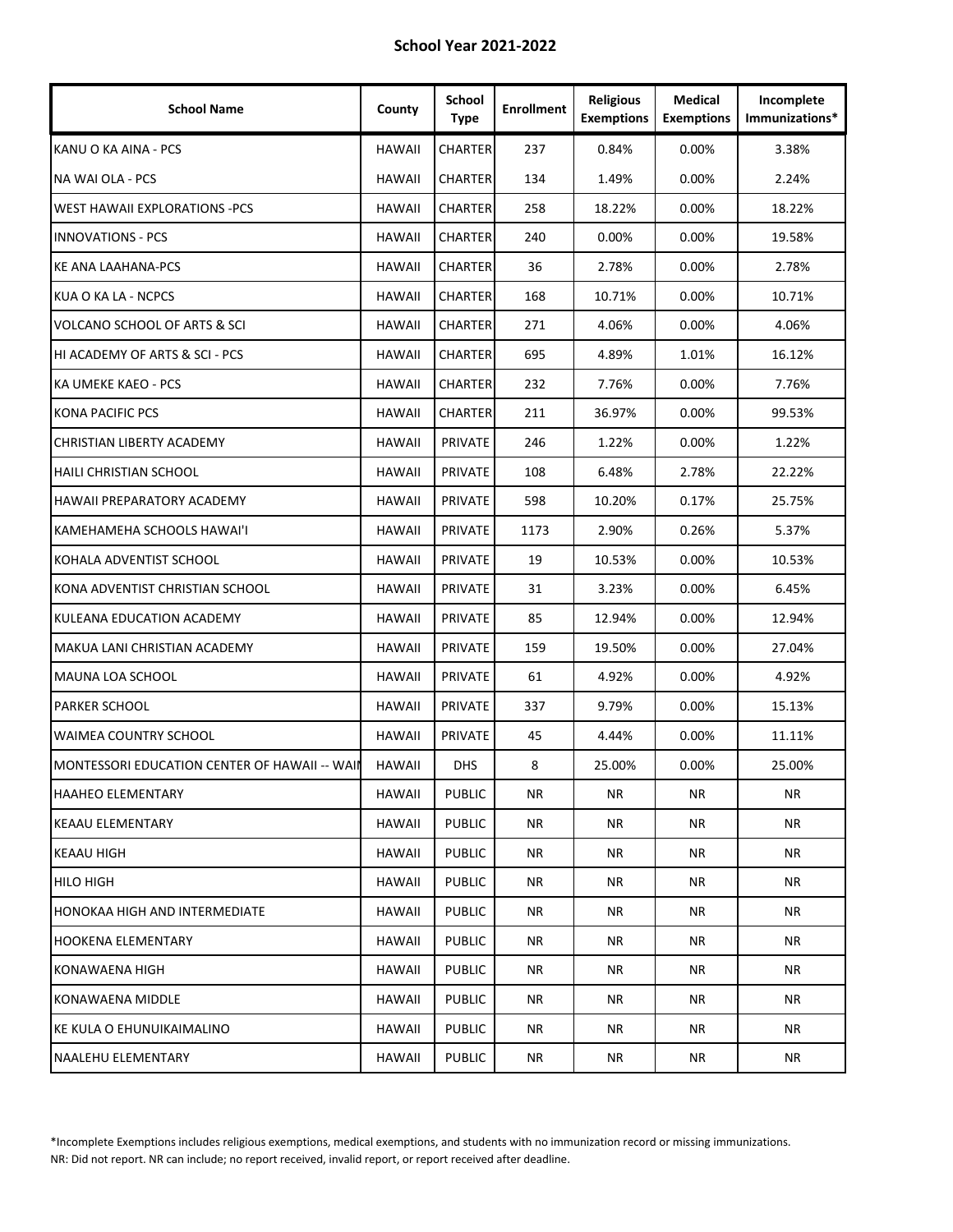| <b>School Name</b>             | County        | <b>School</b><br><b>Type</b> | <b>Enrollment</b> | <b>Religious</b><br><b>Exemptions</b> | <b>Medical</b><br><b>Exemptions</b> | Incomplete<br>Immunizations* |
|--------------------------------|---------------|------------------------------|-------------------|---------------------------------------|-------------------------------------|------------------------------|
| PAHOA HIGH AND INTERMEDIATE    | <b>HAWAII</b> | <b>PUBLIC</b>                | <b>NR</b>         | <b>NR</b>                             | <b>NR</b>                           | <b>NR</b>                    |
| <b>KEALAKEHE ELEMENTARY</b>    | <b>HAWAII</b> | <b>PUBLIC</b>                | <b>NR</b>         | <b>NR</b>                             | <b>NR</b>                           | <b>NR</b>                    |
| <b>KEALAKEHE INTERMEDIATE</b>  | <b>HAWAII</b> | <b>PUBLIC</b>                | ΝR                | NR.                                   | ΝR                                  | NR                           |
| <b>KEONEPOKO ELEMENTARY</b>    | <b>HAWAII</b> | <b>PUBLIC</b>                | <b>NR</b>         | <b>NR</b>                             | ΝR                                  | <b>NR</b>                    |
| WAIKOLOA ELEMENTARY AND MIDDLE | <b>HAWAII</b> | <b>PUBLIC</b>                | <b>NR</b>         | <b>NR</b>                             | <b>NR</b>                           | <b>NR</b>                    |
| KE KULA O NAWAHIOKALANI IKI    | <b>HAWAII</b> | <b>CHARTER</b>               | <b>NR</b>         | ΝR                                    | NR.                                 | <b>NR</b>                    |
| MALAMALAMA WALDORF SCHOOL      | <b>HAWAII</b> | PRIVATE                      | ΝR                | <b>NR</b>                             | NR                                  | NR.                          |
|                                |               | <b>KAUAI COUNTY</b>          |                   |                                       |                                     |                              |
| <b>ST. CATHERINE SCHOOL</b>    | <b>KAUAI</b>  | PRIVATE                      | 140               | 5.71%                                 | 0.00%                               | 69.29%                       |
| ST. THERESA SCHOOL             | <b>KAUAI</b>  | PRIVATE                      | 136               | 0.00%                                 | 0.74%                               | 11.76%                       |
| <b>KAPAA MIDDLE</b>            | <b>KAUAI</b>  | <b>PUBLIC</b>                | 591               | 8.46%                                 | 0.00%                               | 8.46%                        |
| <b>KAMAKAHELEI MIDDLE</b>      | <b>KAUAI</b>  | <b>PUBLIC</b>                | 831               | 0.00%                                 | 0.00%                               | 10.83%                       |
| ELEELE ELEMENTARY              | <b>KAUAI</b>  | <b>PUBLIC</b>                | 440               | 0.68%                                 | 0.00%                               | 0.68%                        |
| <b>HANALEI ELEMENTARY</b>      | <b>KAUAI</b>  | <b>PUBLIC</b>                | 198               | 21.21%                                | 0.00%                               | 23.74%                       |
| <b>KALAHEO ELEMENTARY</b>      | <b>KAUAI</b>  | <b>PUBLIC</b>                | 380               | 3.16%                                 | $0.00\%$                            | 3.16%                        |
| KAPAA HIGH                     | <b>KAUAI</b>  | <b>PUBLIC</b>                | 962               | 9.15%                                 | 0.21%                               | 10.29%                       |
| KAUMUALII ELEMENTARY           | <b>KAUAI</b>  | <b>PUBLIC</b>                | 541               | 1.48%                                 | 0.18%                               | 4.44%                        |
| <b>KOLOA ELEMENTARY</b>        | <b>KAUAI</b>  | <b>PUBLIC</b>                | 337               | 3.56%                                 | 0.00%                               | 5.64%                        |
| KULA AUPUNI NIIHAU - PCS       | <b>KAUAI</b>  | <b>CHARTER</b>               | 45                | 0.00%                                 | 0.00%                               | 0.00%                        |
| <b>ALAKA'I O KAUA'I</b>        | <b>KAUAI</b>  | <b>CHARTER</b>               | 172               | 25.58%                                | 0.00%                               | 29.07%                       |
| KANUIKAPONO - PCS              | KAUAI         | CHARTER                      | 216               | 33.33%                                | 0.00%                               | 35.65%                       |
| <b>KAWAIKINI NCPCS</b>         | <b>KAUAI</b>  | <b>CHARTER</b>               | 144               | 2.08%                                 | 0.00%                               | 5.56%                        |
| OLELO CHRISTIAN ACADEMY        | <b>KAUAI</b>  | PRIVATE                      | 60                | 0.00%                                 | 0.00%                               | 3.33%                        |
| <b>ISLAND SCHOOL</b>           | KAUAI         | PRIVATE                      | 433               | 9.47%                                 | 0.00%                               | 9.47%                        |
| KAHILI ADVENTIST SCHOOL        | <b>KAUAI</b>  | PRIVATE                      | 26                | 11.54%                                | 0.00%                               | 11.54%                       |
| KAUAI CHRISTIAN SCHOOL         | KAUAI         | PRIVATE                      | 145               | 17.93%                                | 0.00%                               | 41.38%                       |
| <b>KAPAA ELEMENTARY</b>        | <b>KAUAI</b>  | <b>PUBLIC</b>                | <b>NR</b>         | <b>NR</b>                             | NR                                  | <b>NR</b>                    |
| KAUAI HIGH                     | <b>KAUAI</b>  | <b>PUBLIC</b>                | NR                | NR                                    | ΝR                                  | NR                           |
| <b>KEKAHA ELEMENTARY</b>       | <b>KAUAI</b>  | <b>PUBLIC</b>                | NR                | NR                                    | NR.                                 | <b>NR</b>                    |
| KILAUEA ELEMENTARY             | KAUAI         | <b>PUBLIC</b>                | NR                | NR                                    | NR.                                 | NR                           |
| WAIMEA HIGH                    | KAUAI         | <b>PUBLIC</b>                | <b>NR</b>         | NR                                    | ΝR                                  | <b>NR</b>                    |
| <b>WILCOX ELEMENTARY</b>       | KAUAI         | <b>PUBLIC</b>                | <b>NR</b>         | <b>NR</b>                             | NR                                  | <b>NR</b>                    |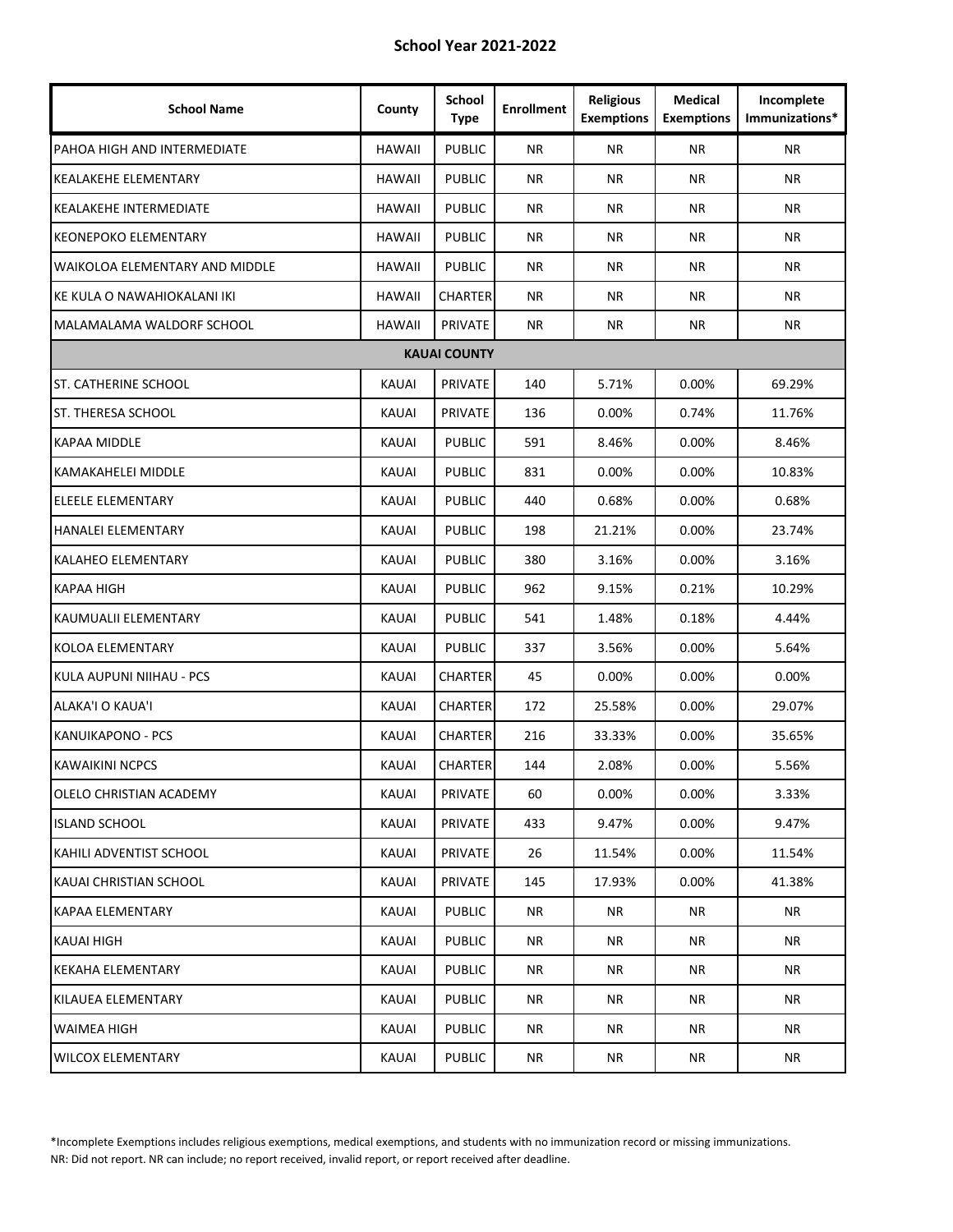| <b>School Name</b>              | County       | <b>School</b><br>Type | <b>Enrollment</b> | <b>Religious</b><br><b>Exemptions</b> | <b>Medical</b><br><b>Exemptions</b> | Incomplete<br>Immunizations* |
|---------------------------------|--------------|-----------------------|-------------------|---------------------------------------|-------------------------------------|------------------------------|
| WAIMEA CANYON MIDDLE            | <b>KAUAI</b> | <b>PUBLIC</b>         | <b>NR</b>         | <b>NR</b>                             | <b>NR</b>                           | ΝR                           |
| NIIHAU HIGH AND ELEMENTARY      | <b>KAUAI</b> | <b>PUBLIC</b>         | <b>NR</b>         | <b>NR</b>                             | <b>NR</b>                           | NR.                          |
| KE KULA NIIHAU O KEKAHA-LPCS    | <b>KAUAI</b> | <b>CHARTER</b>        | <b>NR</b>         | NR.                                   | <b>NR</b>                           | ΝR                           |
|                                 |              | <b>MAUI COUNTY</b>    |                   |                                       |                                     |                              |
| LANAI HIGH AND ELEMENTARY       | <b>MAUI</b>  | <b>PUBLIC</b>         | <b>NR</b>         | <b>NR</b>                             | <b>NR</b>                           | ΝR                           |
| <b>SACRED HEARTS SCHOOL</b>     | MAUI         | PRIVATE               | 239               | 7.95%                                 | 0.00%                               | 7.95%                        |
| ST. ANTHONY SCHOOL              | <b>MAUI</b>  | <b>PRIVATE</b>        | 317               | 0.95%                                 | 0.63%                               | 2.21%                        |
| <b>BALDWIN HIGH</b>             | <b>MAUI</b>  | <b>PUBLIC</b>         | 1364              | 0.00%                                 | 0.00%                               | 0.15%                        |
| <b>HANA HIGH AND ELEMENTARY</b> | <b>MAUI</b>  | <b>PUBLIC</b>         | 391               | 15.60%                                | 0.51%                               | 26.85%                       |
| <b>IAO INTERMEDIATE</b>         | MAUI         | <b>PUBLIC</b>         | 897               | 1.11%                                 | 0.00%                               | 30.99%                       |
| KAMEHAMEHA III ELEMENTARY       | MAUI         | <b>PUBLIC</b>         | 601               | 6.99%                                 | 0.33%                               | 7.49%                        |
| MAKAWAO ELEMENTARY              | <b>MAUI</b>  | <b>PUBLIC</b>         | 496               | 0.00%                                 | 0.00%                               | 0.00%                        |
| MAUI HIGH                       | MAUI         | <b>PUBLIC</b>         | 2043              | 0.83%                                 | 0.00%                               | 11.06%                       |
| KALAMA INTERMEDIATE             | MAUI         | <b>PUBLIC</b>         | 815               | 5.28%                                 | 0.00%                               | 25.52%                       |
| PAIA ELEMENTARY                 | <b>MAUI</b>  | <b>PUBLIC</b>         | 307               | 0.00%                                 | 0.00%                               | 1.30%                        |
| PUKALANI ELEMENTARY             | <b>MAUI</b>  | <b>PUBLIC</b>         | 418               | 5.50%                                 | 0.24%                               | 7.18%                        |
| MAUI WAENA INTERMEDIATE         | MAUI         | <b>PUBLIC</b>         | 1120              | 0.36%                                 | 0.00%                               | 1.25%                        |
| NAHIENAENA ELEMENTARY           | MAUI         | <b>PUBLIC</b>         | 667               | 2.25%                                 | 0.00%                               | 4.35%                        |
| KAMALII ELEMENTARY              | <b>MAUI</b>  | <b>PUBLIC</b>         | 329               | 0.00%                                 | 0.00%                               | 1.52%                        |
| POMAIKAI ELEMENTARY             | MAUI         | <b>PUBLIC</b>         | 454               | 1.10%                                 | 0.00%                               | 1.10%                        |
| KIHEI CHARTER SCHOOL            | MAUI         | <b>CHARTER</b>        | 690               | 15.80%                                | 1.01%                               | 47.97%                       |
| CARDEN ACADEMY OF MAUI          | MAUI         | PRIVATE               | 156               | 11.54%                                | 0.00%                               | 29.49%                       |
| DORIS TODD CHRISTIAN ACADEMY    | MAUI         | PRIVATE               | 195               | 2.05%                                 | 0.00%                               | 10.77%                       |
| EMMANUEL LUTHERAN SCHOOL        | MAUI         | PRIVATE               | 175               | 4.57%                                 | 0.00%                               | 5.14%                        |
| HALEAKALA WALDORF SCHOOL        | MAUI         | PRIVATE               | 223               | 52.02%                                | 2.24%                               | 54.26%                       |
| HORIZONS ACADEMY OF MAUI, INC.  | MAUI         | PRIVATE               | $\overline{2}$    | $0.00\%$                              | $0.00\%$                            | 50.00%                       |
| KA'AHUMANU HOU CHRISTIAN SCHOOL | MAUI         | PRIVATE               | 45                | 4.44%                                 | 0.00%                               | 4.44%                        |
| KAMEHAMEHA SCHOOLS MAUI         | MAUI         | <b>PRIVATE</b>        | 1084              | 3.23%                                 | 0.00%                               | 3.60%                        |
| KE KULA O PIILANI SCHOOL        | MAUI         | PRIVATE               | 32                | $0.00\%$                              | $0.00\%$                            | 0.00%                        |
| HAWAIIAN MISSION ACADEMY MAUI   | MAUI         | PRIVATE               | 30                | $0.00\%$                              | $0.00\%$                            | 30.00%                       |
| MAUI PREPARATORY ACADEMY        | MAUI         | PRIVATE               | 259               | 0.39%                                 | 1.54%                               | 3.09%                        |
| MONTESSORI SCHOOL OF MAUI       | MAUI         | PRIVATE               | 155               | 25.16%                                | 2.58%                               | 29.68%                       |

\*Incomplete Exemptions includes religious exemptions, medical exemptions, and students with no immunization record or missing immunizations. NR: Did not report. NR can include; no report received, invalid report, or report received after deadline.. NR can include; no report received, invalid report, or report received after deadline.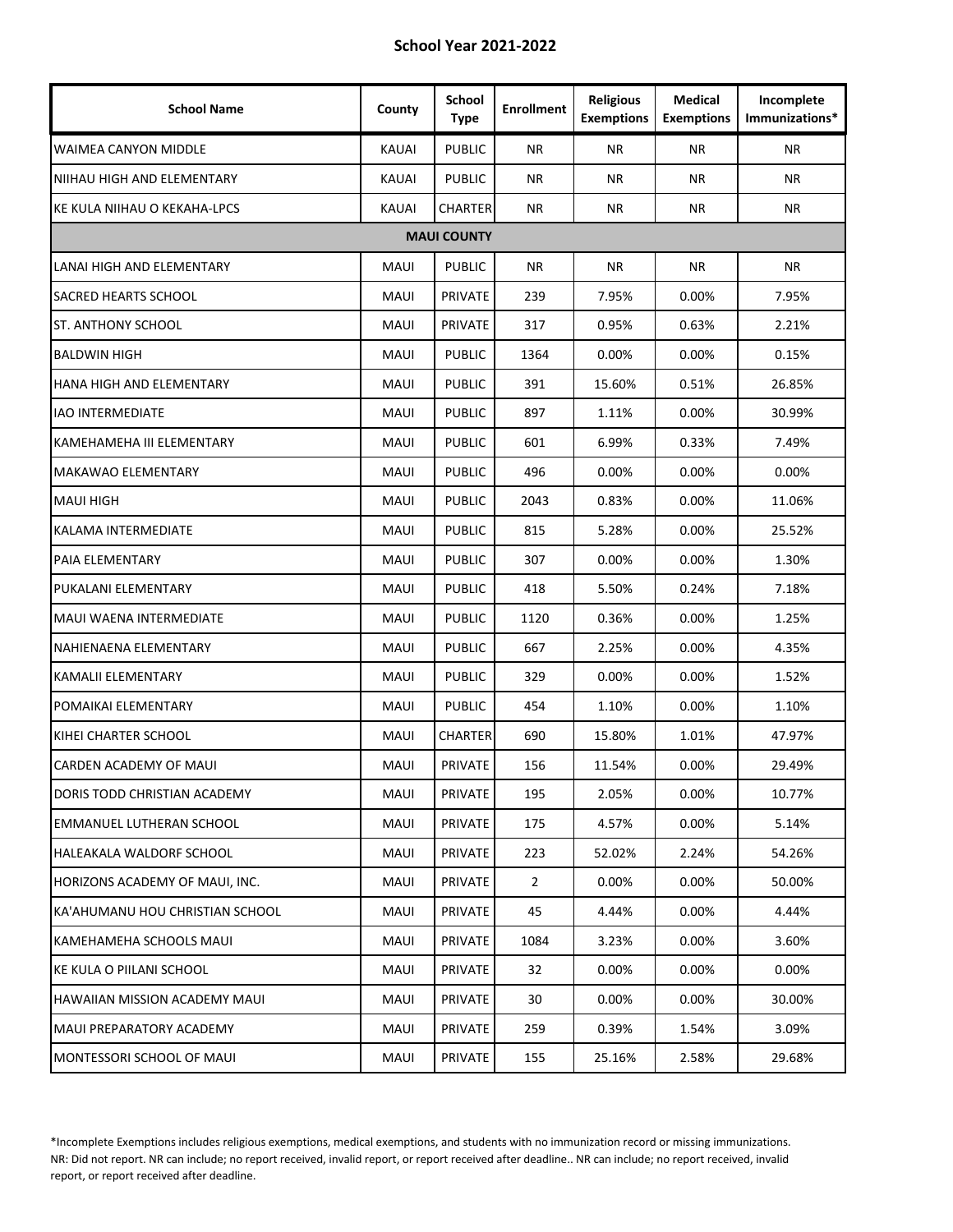| <b>School Name</b>              | County          | School<br><b>Type</b>  | <b>Enrollment</b> | <b>Religious</b><br><b>Exemptions</b> | <b>Medical</b><br><b>Exemptions</b> | Incomplete<br>Immunizations* |
|---------------------------------|-----------------|------------------------|-------------------|---------------------------------------|-------------------------------------|------------------------------|
| ROOTS SCHOOL OF MAUI            | <b>MAUI</b>     | PRIVATE                | 55                | 25.45%                                | 0.00%                               | 25.45%                       |
| <b>SEABURY HALL</b>             | <b>MAUI</b>     | PRIVATE                | 505               | 9.50%                                 | 0.59%                               | 18.02%                       |
| PONO ACADEMY & CENTER           | <b>MAUI</b>     | PRIVATE                | 5                 | 0.00%                                 | 0.00%                               | 0.00%                        |
| LITTLE MONK SEAL MONTESSORI     | <b>MAUI</b>     | <b>DHS</b>             | $\overline{7}$    | 14.29%                                | 0.00%                               | 14.29%                       |
| THE MELEAINA SCHOOL             | <b>MAUI</b>     | <b>DHS</b>             | 11                | 72.73%                                | 0.00%                               | 100.00%                      |
| <b>HAIKU ELEMENTARY</b>         | <b>MAUI</b>     | <b>PUBLIC</b>          | <b>NR</b>         | <b>NR</b>                             | <b>NR</b>                           | <b>NR</b>                    |
| KAHULUI ELEMENTARY              | <b>MAUI</b>     | <b>PUBLIC</b>          | <b>NR</b>         | <b>NR</b>                             | ΝR                                  | <b>NR</b>                    |
| KIHEI ELEMENTARY                | MAUI            | <b>PUBLIC</b>          | ΝR                | <b>NR</b>                             | ΝR                                  | NR.                          |
| <b>KULA ELEMENTARY</b>          | <b>MAUI</b>     | <b>PUBLIC</b>          | <b>NR</b>         | <b>NR</b>                             | ΝR                                  | <b>NR</b>                    |
| LAHAINA INTERMEDIATE            | <b>MAUI</b>     | <b>PUBLIC</b>          | <b>NR</b>         | <b>NR</b>                             | <b>NR</b>                           | <b>NR</b>                    |
| LAHAINALUNA HIGH                | <b>MAUI</b>     | <b>PUBLIC</b>          | ΝR                | <b>NR</b>                             | ΝR                                  | NR.                          |
| LIHIKAI ELEMENTARY              | <b>MAUI</b>     | <b>PUBLIC</b>          | <b>NR</b>         | <b>NR</b>                             | <b>NR</b>                           | <b>NR</b>                    |
| <b>WAIHEE ELEMENTARY</b>        | <b>MAUI</b>     | <b>PUBLIC</b>          | <b>NR</b>         | <b>NR</b>                             | <b>NR</b>                           | <b>NR</b>                    |
| <b>WAILUKU ELEMENTARY</b>       | <b>MAUI</b>     | <b>PUBLIC</b>          | <b>NR</b>         | <b>NR</b>                             | ΝR                                  | <b>NR</b>                    |
| LOKELANI INTERMEDIATE           | MAUI            | <b>PUBLIC</b>          | ΝR                | <b>NR</b>                             | ΝR                                  | NR.                          |
| <b>KEKAULIKE HIGH</b>           | <b>MAUI</b>     | <b>PUBLIC</b>          | <b>NR</b>         | <b>NR</b>                             | ΝR                                  | <b>NR</b>                    |
| PUU KUKUI ELEMENTARY            | <b>MAUI</b>     | <b>PUBLIC</b>          | <b>NR</b>         | <b>NR</b>                             | <b>NR</b>                           | NR.                          |
| KAUNAKAKAI ELEMENTARY           | <b>MAUI</b>     | <b>PUBLIC</b>          | 269               | 2.97%                                 | 0.00%                               | 2.97%                        |
| KILOHANA ELEMENTARY             | <b>MAUI</b>     | <b>PUBLIC</b>          | 84                | 0.00%                                 | 0.00%                               | 0.00%                        |
| MAUNALOA ELEMENTARY             | <b>MAUI</b>     | <b>PUBLIC</b>          | 46                | 15.22%                                | 0.00%                               | 15.22%                       |
| MOLOKAI HIGH                    | <b>MAUI</b>     | <b>PUBLIC</b>          | 360               | 0.56%                                 | 0.00%                               | 1.11%                        |
| AKA'ULA SCHOOL                  | MAUI            | <b>PRIVATE</b>         | 29                | 0.00%                                 | 0.00%                               | 0.00%                        |
| KUALAPUU ELEM SCHOOL - PCS      | MAUI            | <b>CHARTER</b>         | NR                | <b>NR</b>                             | <b>NR</b>                           | <b>NR</b>                    |
| MOLOKAI MIDDLE                  | <b>MAUI</b>     | <b>PUBLIC</b>          | ΝR                | NR                                    | ΝR                                  | NR                           |
| MOLOKAI CHRISTIAN ACADEMY       | <b>MAUI</b>     | PRIVATE                | NR                | ΝR                                    | ΝR                                  | NR                           |
| HO'OMANA HOU SCHOOL             | MAUI            | PRIVATE                | NR                | ΝR                                    | <b>NR</b>                           | <b>NR</b>                    |
|                                 |                 | <b>HONOLULU COUNTY</b> |                   |                                       |                                     |                              |
| DAMIEN MEMORIAL SCHOOL          | HONOLULU        | PRIVATE                | 596               | 0.00%                                 | $0.00\%$                            | 0.00%                        |
| HOLY FAMILY CATHOLIC ACADEMY    | <b>HONOLULU</b> | PRIVATE                | 316               | 0.00%                                 | $0.00\%$                            | 0.95%                        |
| MARY, STAR OF THE SEA SCHOOL    | <b>HONOLULU</b> | PRIVATE                | 243               | 4.94%                                 | 0.00%                               | 10.29%                       |
| MARYKNOLL SCHOOL                | <b>HONOLULU</b> | PRIVATE                | 760               | 0.79%                                 | 0.13%                               | 1.84%                        |
| OUR LADY OF GOOD COUNSEL SCHOOL | HONOLULU        | PRIVATE                | 160               | 0.00%                                 | 0.00%                               | 0.00%                        |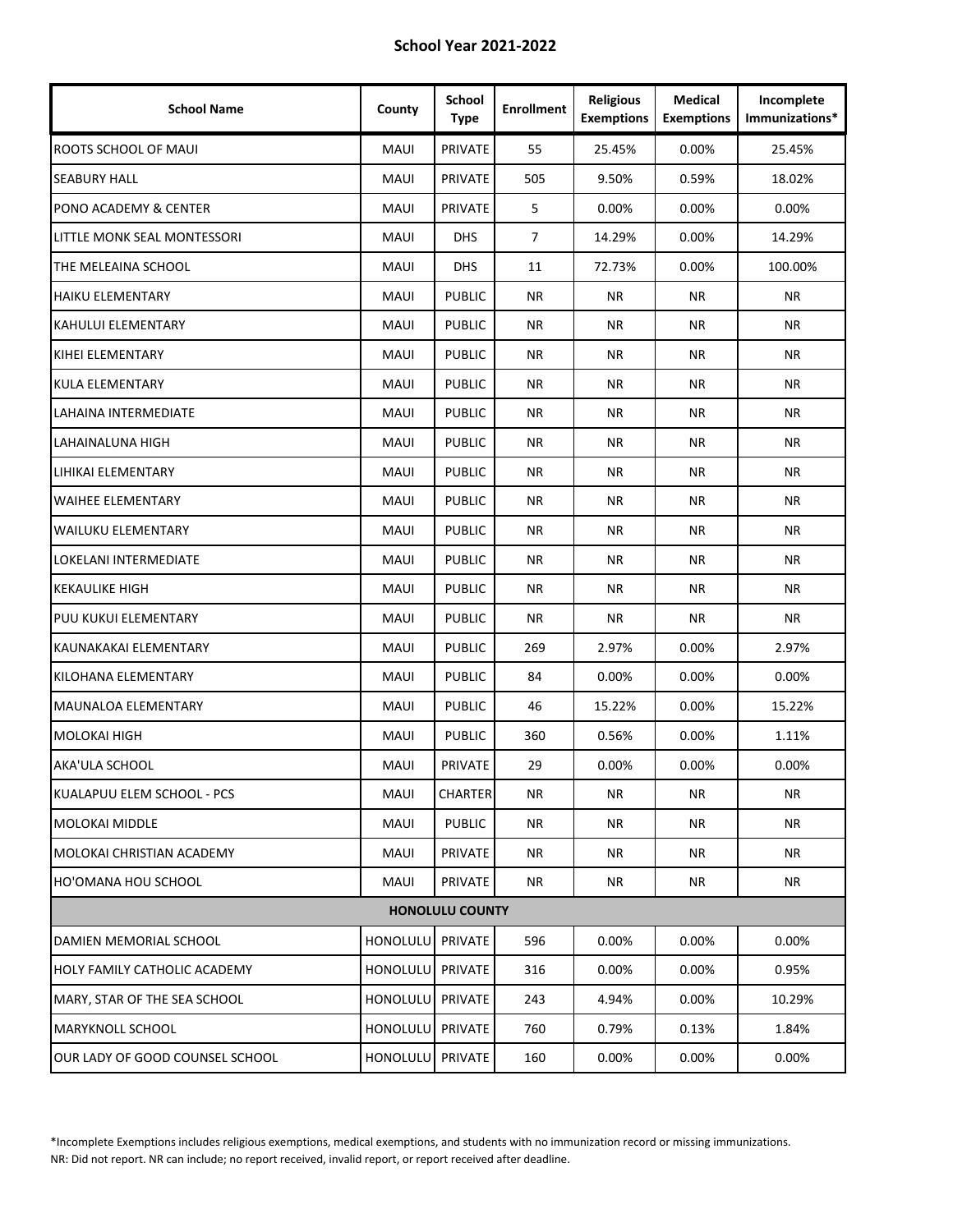| <b>School Name</b>             | County          | <b>School</b><br><b>Type</b> | <b>Enrollment</b> | <b>Religious</b><br><b>Exemptions</b> | Medical<br><b>Exemptions</b> | Incomplete<br>Immunizations* |
|--------------------------------|-----------------|------------------------------|-------------------|---------------------------------------|------------------------------|------------------------------|
| SACRED HEARTS ACADEMY          | <b>HONOLULU</b> | PRIVATE                      | 601               | 1.16%                                 | 0.17%                        | 1.83%                        |
| ST. ANTHONY SCHOOL             | <b>HONOLULU</b> | PRIVATE                      | 282               | 2.84%                                 | $0.00\%$                     | 3.19%                        |
| <b>ST. ELIZABETH SCHOOL</b>    | <b>HONOLULU</b> | PRIVATE                      | 110               | 0.00%                                 | $0.00\%$                     | 1.82%                        |
| ST. JOHN VIANNEY PARISH SCHOOL | HONOLULU        | PRIVATE                      | 175               | 1.71%                                 | $0.00\%$                     | 1.71%                        |
| ST. JOSEPH SCHOOL              | HONOLULU        | PRIVATE                      | 285               | 0.00%                                 | 0.00%                        | 0.70%                        |
| <b>ST. LOUIS SCHOOL</b>        | <b>HONOLULU</b> | PRIVATE                      | 891               | 0.45%                                 | 0.00%                        | 0.67%                        |
| ST. MICHAEL SCHOOL             | <b>HONOLULU</b> | PRIVATE                      | 83                | 8.43%                                 | 0.00%                        | 15.66%                       |
| <b>ST. PATRICK SCHOOL</b>      | <b>HONOLULU</b> | PRIVATE                      | 241               | 0.41%                                 | 0.00%                        | 6.22%                        |
| ST. THERESA SCHOOL             | <b>HONOLULU</b> | PRIVATE                      | 211               | 0.00%                                 | $0.00\%$                     | 10.43%                       |
| AINA HAINA ELEMENTARY          | HONOLULU        | <b>PUBLIC</b>                | 371               | 3.77%                                 | $0.00\%$                     | 8.89%                        |
| DOLE MIDDLE                    | HONOLULU        | <b>PUBLIC</b>                | 628               | 0.00%                                 | $0.00\%$                     | 20.86%                       |
| <b>FARRINGTON HIGH</b>         | HONOLULU        | <b>PUBLIC</b>                | 2339              | 0.00%                                 | 0.00%                        | 2.44%                        |
| <b>FERN ELEMENTARY</b>         | HONOLULU        | <b>PUBLIC</b>                | 394               | 0.00%                                 | 0.00%                        | 2.54%                        |
| <b>HOKULANI ELEMENTARY</b>     | <b>HONOLULU</b> | <b>PUBLIC</b>                | 261               | 1.15%                                 | 0.38%                        | 3.07%                        |
| JARRETT MIDDLE                 | <b>HONOLULU</b> | <b>PUBLIC</b>                | 266               | 1.13%                                 | 0.00%                        | 42.48%                       |
| JEFFERSON ELEMENTARY           | HONOLULU        | <b>PUBLIC</b>                | 335               | 2.69%                                 | $0.00\%$                     | 4.48%                        |
| KAAHUMANU ELEMENTARY           | <b>HONOLULU</b> | <b>PUBLIC</b>                | 352               | 0.85%                                 | $0.00\%$                     | 8.52%                        |
| KAEWAI ELEMENTARY              | HONOLULU        | <b>PUBLIC</b>                | 281               | 0.00%                                 | $0.00\%$                     | 1.07%                        |
| <b>KAIMUKI MIDDLE</b>          | HONOLULU        | <b>PUBLIC</b>                | 955               | 0.00%                                 | 0.00%                        | 3.56%                        |
| KAIULANI ELEMENTARY            | HONOLULU        | <b>PUBLIC</b>                | 281               | 0.00%                                 | 0.00%                        | 7.83%                        |
| KALAKAUA MIDDLE                | <b>HONOLULU</b> | <b>PUBLIC</b>                | 973               | 0.00%                                 | $0.00\%$                     | 25.18%                       |
| <b>KALANI HIGH</b>             | HONOLULU        | <b>PUBLIC</b>                | 1433              | 1.47%                                 | 0.07%                        | 1.81%                        |
| <b>KALIHI ELEMENTARY</b>       | HONOLULU        | <b>PUBLIC</b>                | 191               | 0.00%                                 | 0.00%                        | 4.19%                        |
| KALIHI UKA ELEMENTARY          | <b>HONOLULU</b> | <b>PUBLIC</b>                | 264               | 0.00%                                 | 0.00%                        | 3.03%                        |
| KALIHI WAENA ELEMENTARY        | HONOLULU        | <b>PUBLIC</b>                | 477               | 0.00%                                 | 0.00%                        | 0.21%                        |
| KAWANANAKOA MIDDLE             | HONOLULU        | <b>PUBLIC</b>                | 608               | 0.00%                                 | $0.00\%$                     | 22.20%                       |
| KUHIO ELEMENTARY               | HONOLULU        | <b>PUBLIC</b>                | 190               | 0.00%                                 | 0.53%                        | 7.37%                        |
| LINAPUNI ELEMENTARY            | <b>HONOLULU</b> | <b>PUBLIC</b>                | 103               | 0.00%                                 | $0.00\%$                     | 0.97%                        |
| LINCOLN ELEMENTARY             | <b>HONOLULU</b> | <b>PUBLIC</b>                | 350               | 2.00%                                 | $0.00\%$                     | 4.00%                        |
| MAEMAE ELEMENTARY              | <b>HONOLULU</b> | <b>PUBLIC</b>                | 640               | 0.94%                                 | 0.16%                        | 1.25%                        |
| <b>MANOA ELEMENTARY</b>        | <b>HONOLULU</b> | <b>PUBLIC</b>                | 493               | 2.43%                                 | 0.00%                        | 3.04%                        |
| NIU VALLEY MIDDLE              | HONOLULU        | <b>PUBLIC</b>                | 747               | 3.08%                                 | 0.13%                        | 13.65%                       |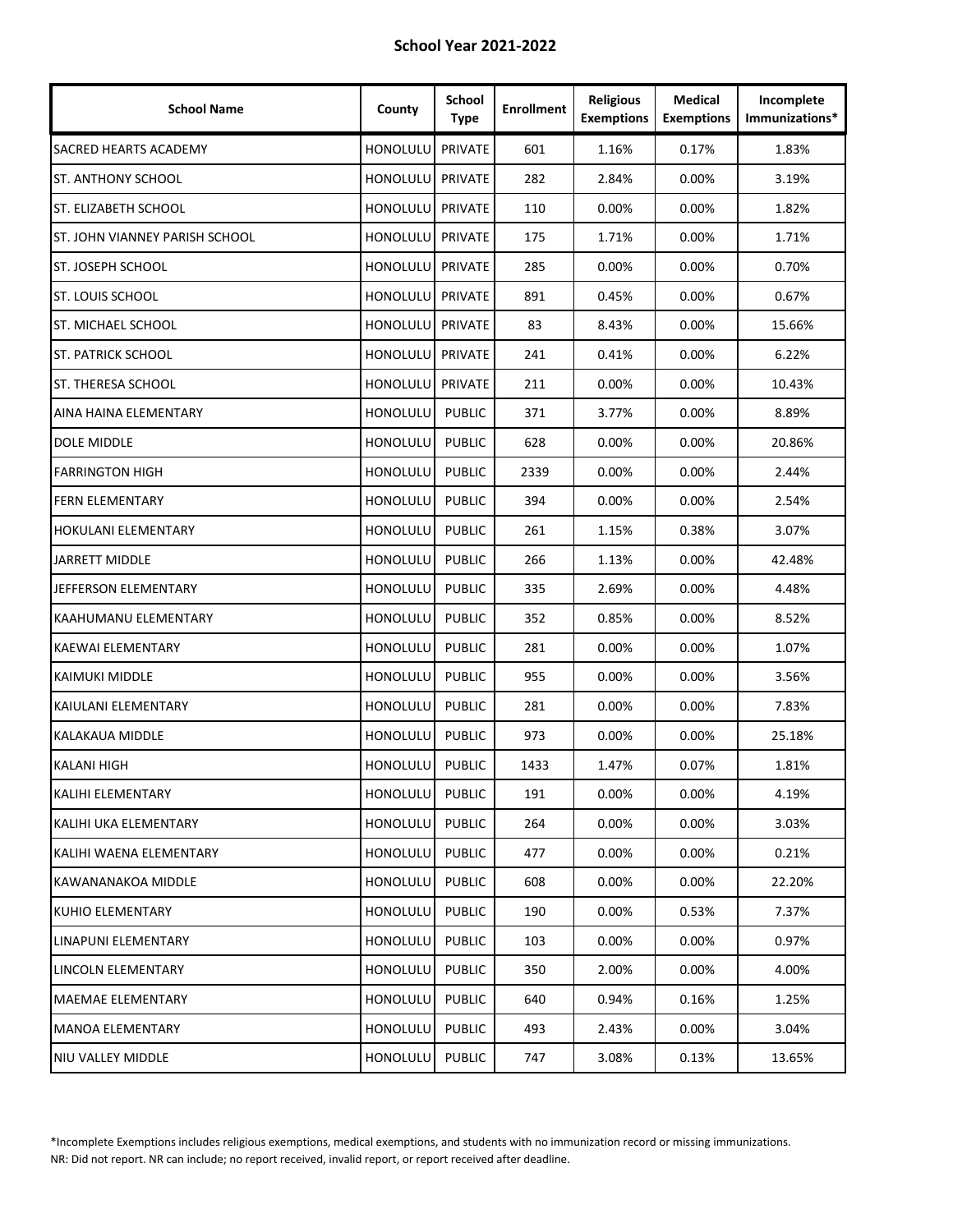| <b>School Name</b>            | County          | School<br><b>Type</b> | <b>Enrollment</b> | <b>Religious</b><br><b>Exemptions</b> | <b>Medical</b><br><b>Exemptions</b> | Incomplete<br>Immunizations* |
|-------------------------------|-----------------|-----------------------|-------------------|---------------------------------------|-------------------------------------|------------------------------|
| NOELANI ELEMENTARY            | HONOLULU        | <b>PUBLIC</b>         | 415               | 0.00%                                 | 0.00%                               | 0.72%                        |
| <b>NUUANU ELEMENTARY</b>      | <b>HONOLULU</b> | <b>PUBLIC</b>         | 314               | 0.64%                                 | 0.00%                               | 1.27%                        |
| PUUHALE ELEMENTARY            | <b>HONOLULU</b> | <b>PUBLIC</b>         | 249               | 0.00%                                 | 0.00%                               | 0.80%                        |
| ROOSEVELT HIGH                | HONOLULU        | <b>PUBLIC</b>         | 1445              | 0.00%                                 | $0.00\%$                            | 1.80%                        |
| ROYAL SCHOOL                  | <b>HONOLULU</b> | <b>PUBLIC</b>         | 304               | 0.00%                                 | 0.00%                               | 1.97%                        |
| WAIALAE ELEM SCHOOL - PCS     | <b>HONOLULU</b> | <b>CHARTER</b>        | 446               | 3.36%                                 | 0.90%                               | 4.26%                        |
| <b>WAIKIKI ELEMENTARY</b>     | HONOLULU        | <b>PUBLIC</b>         | 545               | 6.06%                                 | 0.00%                               | 9.17%                        |
| <b>WASHINGTON MIDDLE</b>      | <b>HONOLULU</b> | <b>PUBLIC</b>         | 601               | 0.00%                                 | 0.00%                               | 5.99%                        |
| <b>WILSON ELEMENTARY</b>      | HONOLULU        | <b>PUBLIC</b>         | 524               | 1.15%                                 | 0.00%                               | 2.10%                        |
| KAMILOIKI ELEMENTARY          | <b>HONOLULU</b> | <b>PUBLIC</b>         | 331               | 2.42%                                 | 0.60%                               | 3.32%                        |
| AIEA ELEMENTARY               | HONOLULU        | <b>PUBLIC</b>         | 325               | 0.00%                                 | $0.00\%$                            | 5.23%                        |
| AIEA INTERMEDIATE             | <b>HONOLULU</b> | <b>PUBLIC</b>         | 461               | 0.43%                                 | 0.43%                               | 26.03%                       |
| <b>HALEIWA ELEMENTARY</b>     | HONOLULU        | <b>PUBLIC</b>         | 208               | 3.85%                                 | 0.00%                               | 4.33%                        |
| <b>INOUYE ELEMENTARY</b>      | HONOLULU        | <b>PUBLIC</b>         | 563               | 0.00%                                 | 0.00%                               | 0.00%                        |
| <b>HELEMANO ELEMENTARY</b>    | HONOLULU        | <b>PUBLIC</b>         | 466               | 0.43%                                 | 0.00%                               | 7.30%                        |
| ILIAHI ELEMENTARY             | HONOLULU        | <b>PUBLIC</b>         | 322               | 1.24%                                 | 0.31%                               | 1.55%                        |
| <b>KAALA ELEMENTARY</b>       | <b>HONOLULU</b> | <b>PUBLIC</b>         | 397               | 0.76%                                 | 0.00%                               | 2.27%                        |
| KIPAPA ELEMENTARY             | HONOLULU        | <b>PUBLIC</b>         | 520               | 0.00%                                 | $0.00\%$                            | 3.65%                        |
| LEILEHUA HIGH                 | HONOLULU        | <b>PUBLIC</b>         | 1565              | 0.51%                                 | 0.00%                               | 0.89%                        |
| MOANALUA ELEMENTARY           | HONOLULU        | <b>PUBLIC</b>         | 640               | 0.47%                                 | 0.00%                               | 1.41%                        |
| MOKULELE ELEMENTARY           | HONOLULU        | <b>PUBLIC</b>         | 223               | 1.35%                                 | 0.90%                               | 9.42%                        |
| NIMITZ ELEMENTARY             | <b>HONOLULU</b> | <b>PUBLIC</b>         | 542               | 0.00%                                 | 0.00%                               | 0.00%                        |
| PEARL HARBOR ELEMENTARY       | HONOLULU        | <b>PUBLIC</b>         | 453               | 0.00%                                 | 0.00%                               | 0.00%                        |
| PEARL HARBOR KAI ELEMENTARY   | <b>HONOLULU</b> | <b>PUBLIC</b>         | 351               | 1.99%                                 | $0.00\%$                            | 3.99%                        |
| <b>RED HILL ELEMENTARY</b>    | <b>HONOLULU</b> | <b>PUBLIC</b>         | 448               | 0.00%                                 | $0.00\%$                            | 0.00%                        |
| SOLOMON ELEMENTARY            | HONOLULU        | <b>PUBLIC</b>         | 696               | 0.00%                                 | $0.00\%$                            | 0.00%                        |
| <b>WAHIAWA ELEMENTARY</b>     | HONOLULU        | <b>PUBLIC</b>         | 407               | 1.97%                                 | 0.00%                               | 7.37%                        |
| WAHIAWA MIDDLE                | <b>HONOLULU</b> | <b>PUBLIC</b>         | 687               | 0.00%                                 | $0.00\%$                            | 10.77%                       |
| <b>WAIALUA ELEMENTARY</b>     | <b>HONOLULU</b> | <b>PUBLIC</b>         | 455               | 7.91%                                 | $0.00\%$                            | 11.43%                       |
| WAIALUA HIGH AND INTERMEDIATE | <b>HONOLULU</b> | <b>PUBLIC</b>         | 601               | 0.00%                                 | $0.00\%$                            | 6.99%                        |
| MILILANI WAENA ELEMENTARY     | <b>HONOLULU</b> | <b>PUBLIC</b>         | 740               | 1.35%                                 | 0.14%                               | 2.70%                        |
| WHEELER ELEMENTARY            | HONOLULU        | <b>PUBLIC</b>         | 530               | 1.51%                                 | 0.00%                               | 3.02%                        |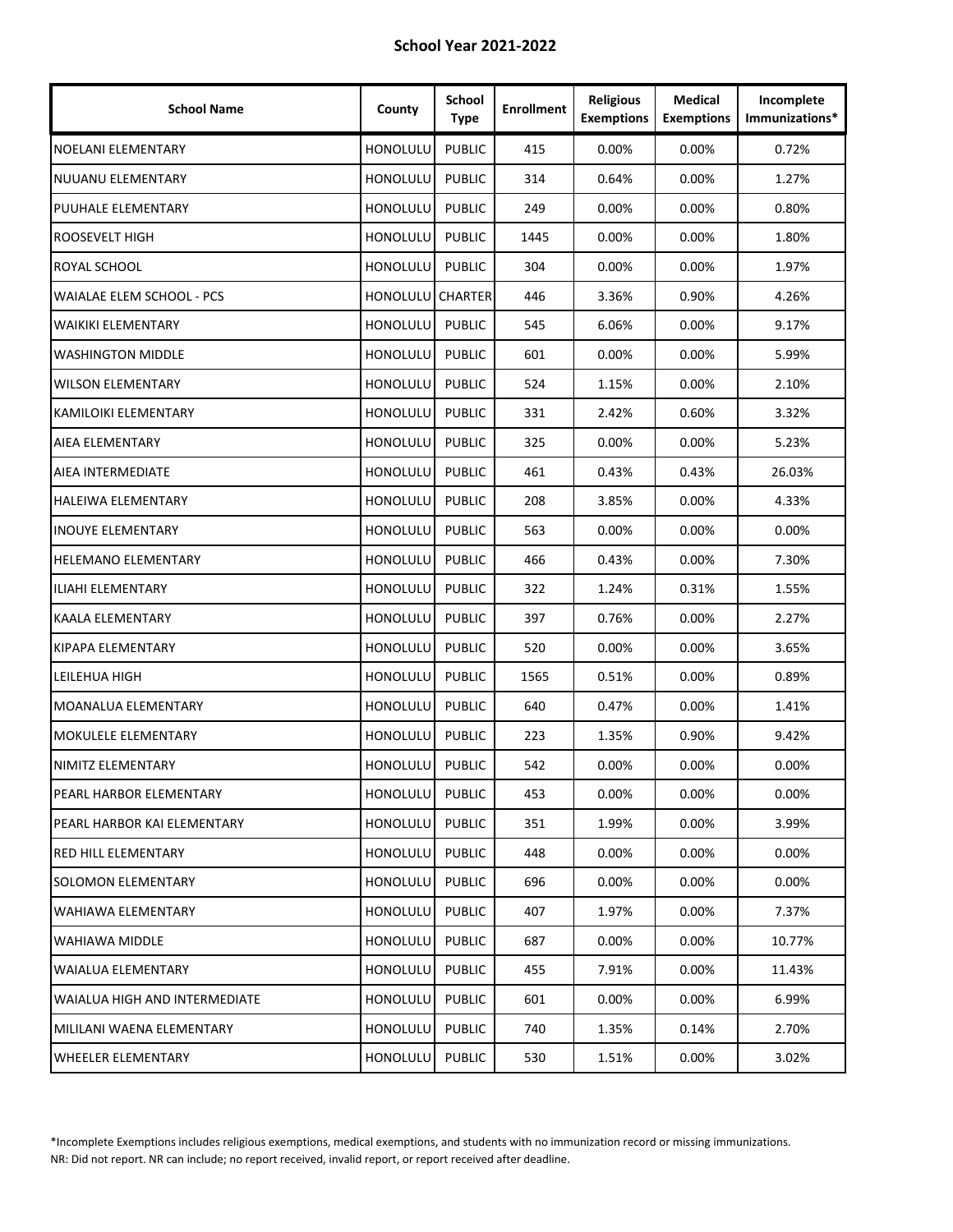| <b>School Name</b>              | County          | School<br><b>Type</b> | <b>Enrollment</b> | <b>Religious</b><br><b>Exemptions</b> | Medical<br><b>Exemptions</b> | Incomplete<br>Immunizations* |
|---------------------------------|-----------------|-----------------------|-------------------|---------------------------------------|------------------------------|------------------------------|
| MILILANI MIDDLE                 | <b>HONOLULU</b> | <b>PUBLIC</b>         | 1711              | 1.23%                                 | 0.18%                        | 22.09%                       |
| SALT LAKE ELEMENTARY            | <b>HONOLULU</b> | <b>PUBLIC</b>         | 658               | 0.00%                                 | $0.00\%$                     | 0.61%                        |
| MILILANI IKE ELEMENTARY         | <b>HONOLULU</b> | <b>PUBLIC</b>         | 499               | 1.20%                                 | $0.00\%$                     | 1.20%                        |
| MILILANI MAUKA ELEMENTARY       | HONOLULU        | <b>PUBLIC</b>         | 696               | 1.01%                                 | 0.29%                        | 1.29%                        |
| MILILANI UKA ELEMENTARY         | HONOLULU        | <b>PUBLIC</b>         | 583               | 1.89%                                 | 0.00%                        | 1.89%                        |
| <b>AHRENS ELEMENTARY</b>        | <b>HONOLULU</b> | <b>PUBLIC</b>         | 1203              | 0.50%                                 | 0.08%                        | 1.58%                        |
| <b>BARBERS POINT ELEMENTARY</b> | <b>HONOLULU</b> | <b>PUBLIC</b>         | 454               | 1.32%                                 | 0.00%                        | 1.98%                        |
| <b>EWA ELEMENTARY</b>           | <b>HONOLULU</b> | <b>PUBLIC</b>         | 884               | 0.45%                                 | 0.23%                        | 2.26%                        |
| <b>EWA BEACH ELEMENTARY</b>     | <b>HONOLULU</b> | <b>PUBLIC</b>         | 752               | 0.93%                                 | $0.00\%$                     | 12.90%                       |
| <b>HIGHLANDS INTERMEDIATE</b>   | <b>HONOLULU</b> | <b>PUBLIC</b>         | 758               | 0.40%                                 | $0.00\%$                     | 9.63%                        |
| <b>MAILI ELEMENTARY</b>         | HONOLULU        | <b>PUBLIC</b>         | 696               | 0.14%                                 | 0.14%                        | 3.59%                        |
| MAKAHA ELEMENTARY               | HONOLULU        | <b>PUBLIC</b>         | 463               | 1.94%                                 | 0.00%                        | 3.89%                        |
| MAKAKILO ELEMENTARY             | HONOLULU        | <b>PUBLIC</b>         | 439               | 0.00%                                 | 0.00%                        | 0.00%                        |
| <b>MANANA ELEMENTARY</b>        | <b>HONOLULU</b> | <b>PUBLIC</b>         | 278               | 0.00%                                 | 0.00%                        | 0.36%                        |
| NANAKULI ELEMENTARY             | <b>HONOLULU</b> | <b>PUBLIC</b>         | 365               | 0.00%                                 | 0.00%                        | 1.10%                        |
| PALISADES ELEMENTARY            | <b>HONOLULU</b> | <b>PUBLIC</b>         | 394               | 1.27%                                 | 0.25%                        | 1.78%                        |
| PEARL CITY ELEMENTARY           | HONOLULU        | <b>PUBLIC</b>         | 419               | 0.00%                                 | $0.00\%$                     | 0.72%                        |
| PEARL CITY HIGH                 | HONOLULU        | <b>PUBLIC</b>         | 1572              | 0.06%                                 | $0.00\%$                     | 2.80%                        |
| PEARL CITY HIGHLANDS ELEMENTARY | HONOLULU        | <b>PUBLIC</b>         | 332               | 0.60%                                 | 0.00%                        | 1.81%                        |
| LEHUA ELEMENTARY                | HONOLULU        | <b>PUBLIC</b>         | 245               | 0.00%                                 | 0.00%                        | 0.82%                        |
| POHAKEA ELEMENTARY              | <b>HONOLULU</b> | <b>PUBLIC</b>         | 480               | 0.63%                                 | $0.00\%$                     | 3.33%                        |
| WAIANAE HIGH                    | HONOLULU        | <b>PUBLIC</b>         | 1800              | 0.00%                                 | 0.00%                        | 0.44%                        |
| <b>WAIANAE INTERMEDIATE</b>     | HONOLULU        | <b>PUBLIC</b>         | 725               | 0.00%                                 | 0.00%                        | 0.14%                        |
| <b>WAIPAHU ELEMENTARY</b>       | <b>HONOLULU</b> | <b>PUBLIC</b>         | 946               | 0.11%                                 | 0.00%                        | 2.75%                        |
| <b>HONOWAI ELEMENTARY</b>       | <b>HONOLULU</b> | <b>PUBLIC</b>         | 593               | 0.00%                                 | 0.00%                        | 0.34%                        |
| <b>WAIPAHU HIGH</b>             | HONOLULU        | <b>PUBLIC</b>         | 2767              | 0.11%                                 | 0.00%                        | 15.94%                       |
| <b>WAIPAHU INTERMEDIATE</b>     | HONOLULU        | <b>PUBLIC</b>         | 1067              | 0.19%                                 | 0.09%                        | 64.01%                       |
| ILIMA INTERMEDIATE              | <b>HONOLULU</b> | <b>PUBLIC</b>         | 720               | 0.00%                                 | 0.00%                        | 17.78%                       |
| <b>HOLOMUA ELEMENTARY</b>       | <b>HONOLULU</b> | <b>PUBLIC</b>         | 1150              | 0.00%                                 | $0.00\%$                     | 0.70%                        |
| <b>KAPOLEI ELEMENTARY</b>       | <b>HONOLULU</b> | <b>PUBLIC</b>         | 746               | 0.40%                                 | 0.00%                        | 1.07%                        |
| KANOELANI ELEMENTARY            | <b>HONOLULU</b> | <b>PUBLIC</b>         | 747               | 1.87%                                 | 0.00%                        | 2.01%                        |
| <b>MOMILANI ELEMENTARY</b>      | HONOLULU        | <b>PUBLIC</b>         | 405               | 0.49%                                 | 0.00%                        | 0.49%                        |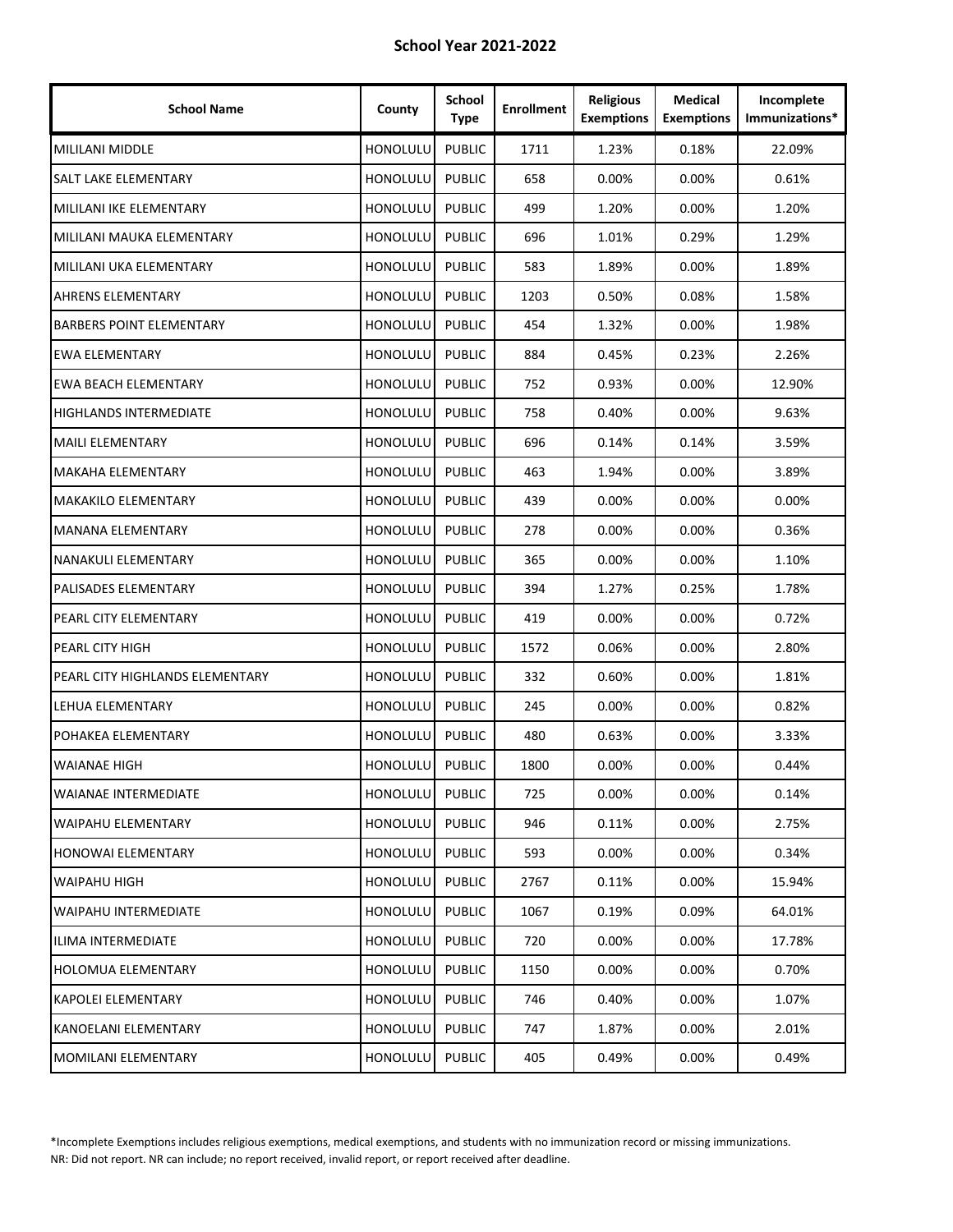| <b>School Name</b>                        | County                  | School<br><b>Type</b> | <b>Enrollment</b> | <b>Religious</b><br><b>Exemptions</b> | <b>Medical</b><br><b>Exemptions</b> | Incomplete<br>Immunizations* |
|-------------------------------------------|-------------------------|-----------------------|-------------------|---------------------------------------|-------------------------------------|------------------------------|
| MAUKA LANI ELEMENTARY                     | <b>HONOLULU</b>         | <b>PUBLIC</b>         | 550               | 0.00%                                 | 0.00%                               | 1.09%                        |
| <b>KALEIOPUU ELEMENTARY</b>               | <b>HONOLULU</b>         | <b>PUBLIC</b>         | 831               | 0.00%                                 | $0.00\%$                            | 0.36%                        |
| <b>WAIAU ELEMENTARY</b>                   | <b>HONOLULU</b>         | <b>PUBLIC</b>         | 454               | 0.44%                                 | 0.00%                               | 1.98%                        |
| <b>WAIKELE ELEMENTARY</b>                 | HONOLULU                | <b>PUBLIC</b>         | 509               | 0.79%                                 | 0.39%                               | 2.16%                        |
| <b>KAPOLEI HIGH</b>                       | HONOLULU                | <b>PUBLIC</b>         | 2007              | 0.70%                                 | 0.00%                               | 1.94%                        |
| <b>HOOKELE ELEMENTARY</b>                 | HONOLULU                | <b>PUBLIC</b>         | 786               | 0.00%                                 | 0.00%                               | 0.00%                        |
| <b>CASTLE HIGH</b>                        | <b>HONOLULU</b>         | <b>PUBLIC</b>         | 1109              | 1.26%                                 | 0.00%                               | 3.88%                        |
| ENCHANTED LAKE ELEMENTARY                 | <b>HONOLULU</b>         | <b>PUBLIC</b>         | 278               | 0.00%                                 | 0.00%                               | 0.72%                        |
| <b>HEEIA ELEMENTARY</b>                   | HONOLULU                | <b>PUBLIC</b>         | 360               | 0.83%                                 | 0.00%                               | 4.17%                        |
| KAAAWA ELEMENTARY                         | HONOLULU                | <b>PUBLIC</b>         | 121               | 0.83%                                 | 0.00%                               | 0.83%                        |
| KAHALUU ELEMENTARY                        | HONOLULU                | <b>PUBLIC</b>         | 232               | 1.29%                                 | 0.00%                               | 3.45%                        |
| KAILUA ELEMENTARY                         | <b>HONOLULU</b>         | <b>PUBLIC</b>         | 310               | 0.97%                                 | 0.65%                               | 1.94%                        |
| <b>KAILUA HIGH</b>                        | <b>HONOLULU</b>         | <b>PUBLIC</b>         | 802               | 0.00%                                 | 0.00%                               | 0.25%                        |
| KAILUA INTERMEDIATE                       | HONOLULU                | <b>PUBLIC</b>         | 745               | 7.92%                                 | 0.27%                               | 11.14%                       |
| KAINALU ELEMENTARY                        | <b>HONOLULU</b>         | <b>PUBLIC</b>         | 488               | 1.84%                                 | 0.00%                               | 3.28%                        |
| <b>KANEOHE ELEMENTARY</b>                 | HONOLULU                | <b>PUBLIC</b>         | 583               | 1.20%                                 | 0.17%                               | 1.37%                        |
| PUOHALA ELEMENTARY                        | <b>HONOLULU</b>         | <b>PUBLIC</b>         | 284               | 4.58%                                 | 0.00%                               | 5.28%                        |
| KAPUNAHALA ELEMENTARY                     | HONOLULU                | <b>PUBLIC</b>         | 469               | 1.49%                                 | 0.00%                               | 1.49%                        |
| <b>KEOLU ELEMENTARY</b>                   | HONOLULU                | <b>PUBLIC</b>         | 104               | 3.85%                                 | 0.00%                               | 6.73%                        |
| KING INTERMEDIATE                         | HONOLULU                | <b>PUBLIC</b>         | 519               | 1.93%                                 | 0.00%                               | 2.89%                        |
| LAIE ELEMENTARY                           | HONOLULU                | <b>PUBLIC</b>         | 612               | 1.96%                                 | 0.00%                               | 4.58%                        |
| KAOHAO PUBLIC CHARTER SCHOOL              | <b>HONOLULU CHARTER</b> |                       | 319               | 3.76%                                 | 0.00%                               | 8.15%                        |
| <b>MAUNAWILI ELEMENTARY</b>               | HONOLULU                | <b>PUBLIC</b>         | 343               | 2.04%                                 | 0.00%                               | 2.92%                        |
| <b>MOKAPU ELEMENTARY</b>                  | <b>HONOLULU</b>         | <b>PUBLIC</b>         | 824               | 0.00%                                 | $0.00\%$                            | 8.25%                        |
| SUNSET BEACH ELEMENTARY                   | <b>HONOLULU</b>         | <b>PUBLIC</b>         | 373               | 18.50%                                | $0.00\%$                            | 18.50%                       |
| <b>WAIAHOLE ELEMENTARY</b>                | HONOLULU                | <b>PUBLIC</b>         | 97                | 1.03%                                 | $0.00\%$                            | 1.03%                        |
| WAIMANALO ELEMENTARY AND INTERMEDIATE     | HONOLULU                | <b>PUBLIC</b>         | 369               | 1.63%                                 | 0.00%                               | 2.98%                        |
| <b>KAELEPULU ELEMENTARY</b>               | HONOLULU                | <b>PUBLIC</b>         | 186               | 2.69%                                 | $0.00\%$                            | 2.69%                        |
| HAWAI`I SCHOOL FOR THE DEAF AND THE BLIND | <b>HONOLULU</b>         | <b>PUBLIC</b>         | 43                | 0.00%                                 | $0.00\%$                            | $0.00\%$                     |
| OLOMANA SCHOOL                            | <b>HONOLULU</b>         | <b>PUBLIC</b>         | 63                | 0.00%                                 | $0.00\%$                            | 0.00%                        |
| <b>VOYAGER - PCS</b>                      | HONOLULU CHARTER        |                       | 279               | 0.00%                                 | $0.00\%$                            | 35.13%                       |
| UNIVERSITY LABORATORY SCHOOL              | <b>HONOLULU</b>         | <b>CHARTER</b>        | 445               | 2.25%                                 | 0.00%                               | 5.62%                        |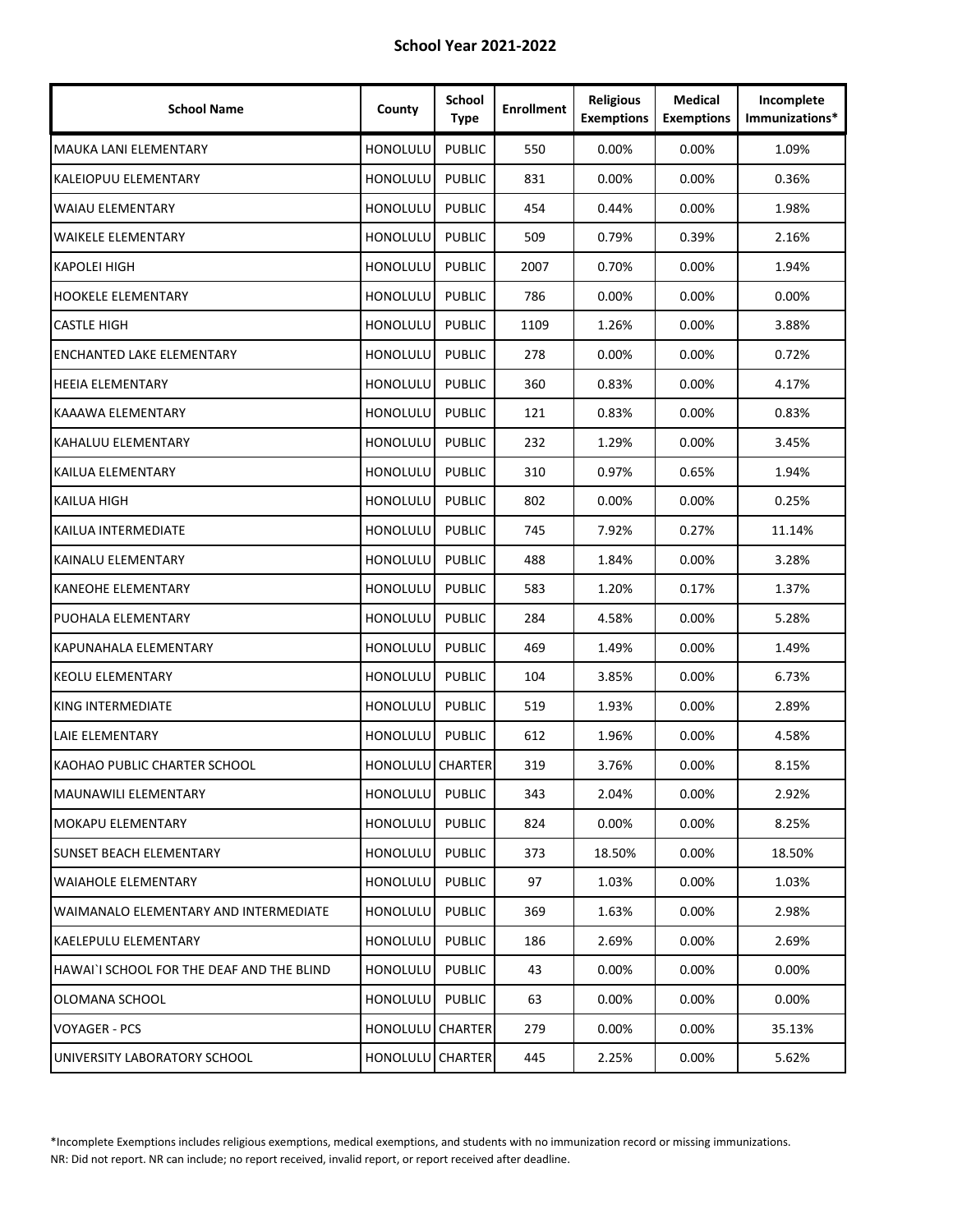| <b>School Name</b>                                      | County           | School<br><b>Type</b> | <b>Enrollment</b> | <b>Religious</b><br><b>Exemptions</b> | <b>Medical</b><br><b>Exemptions</b> | Incomplete<br>Immunizations* |
|---------------------------------------------------------|------------------|-----------------------|-------------------|---------------------------------------|-------------------------------------|------------------------------|
| MYRON B. THOMPSON ACADEMY                               | <b>HONOLULU</b>  | <b>CHARTER</b>        | 496               | 19.96%                                | 0.00%                               | 21.37%                       |
| KA WAIHONA O KA NAAUAO - PCS                            | HONOLULU CHARTER |                       | 584               | 2.74%                                 | 0.00%                               | 4.97%                        |
| HAKIPUU LEARNING CENTER - PCS                           | HONOLULU CHARTER |                       | 52                | 1.92%                                 | $0.00\%$                            | 1.92%                        |
| KE KULA 'O SAMUEL M. KAMAKAU                            | HONOLULU CHARTER |                       | 141               | 9.93%                                 | 0.00%                               | 9.93%                        |
| <b>MALAMA HONUA - PCS</b>                               | HONOLULU CHARTER |                       | 170               | 8.24%                                 | 0.59%                               | 12.94%                       |
| HAWAII TECHNOLOGY ACADEMY-PCS                           | HONOLULU CHARTER |                       | 1270              | 10.00%                                | 0.24%                               | 18.90%                       |
| KAMALANI ACADEMY PCS                                    | HONOLULU CHARTER |                       | 155               | 1.29%                                 | 0.00%                               | 6.45%                        |
| KAPOLEI CHARTER SCHOOL PCS                              | HONOLULU CHARTER |                       | 163               | 3.68%                                 | 0.00%                               | 12.27%                       |
| SEEQS - PCS                                             | HONOLULU CHARTER |                       | 173               | 11.56%                                | 0.00%                               | 73.99%                       |
| DREAMHOUSE 'EWA BEACH                                   | HONOLULU CHARTER |                       | 292               | 1.03%                                 | $0.00\%$                            | 5.48%                        |
| KOSASA ACADEMY                                          | <b>HONOLULU</b>  | PRIVATE               | 4                 | 0.00%                                 | 0.00%                               | $0.00\%$                     |
| MOO SCHOOL                                              | <b>HONOLULU</b>  | PRIVATE               | 16                | 0.00%                                 | 0.00%                               | 0.00%                        |
| ADVENTIST MALAMA ELEMENTARY SCHOOL                      | HONOLULU         | PRIVATE               | 43                | 11.63%                                | 0.00%                               | 11.63%                       |
| AMERICAN RENAISSANCE ACADEMY                            | <b>HONOLULU</b>  | PRIVATE               | 85                | 1.18%                                 | 0.00%                               | 24.71%                       |
| ASIA PACIFIC INTERNATIONAL SCHOOL, HAWAII CAMI HONOLULU |                  | PRIVATE               | 141               | 2.84%                                 | 0.00%                               | 2.84%                        |
| <b>ASSETS SCHOOL</b>                                    | HONOLULU         | PRIVATE               | 145               | 3.45%                                 | 0.69%                               | 4.14%                        |
| CALVARY CHAPEL CHRISTIAN SCHOOL                         | <b>HONOLULU</b>  | PRIVATE               | 161               | 3.11%                                 | $0.00\%$                            | 3.11%                        |
| <b>CHRISTIAN ACADEMY</b>                                | <b>HONOLULU</b>  | PRIVATE               | 204               | 3.92%                                 | 0.00%                               | 3.92%                        |
| FRIENDSHIP CHRISTIAN SCHOOLS                            | <b>HONOLULU</b>  | PRIVATE               | 251               | 1.99%                                 | 0.00%                               | 2.39%                        |
| HANAHAU'OLI SCHOOL                                      | HONOLULU         | PRIVATE               | 188               | 1.06%                                 | 1.06%                               | 2.13%                        |
| <b>HANALANI SCHOOLS</b>                                 | <b>HONOLULU</b>  | PRIVATE               | 696               | 0.72%                                 | 0.00%                               | 3.02%                        |
| HAWAII BAPTIST ACADEMY                                  | HONOLULU PRIVATE |                       | 1067              | 1.03%                                 | 0.19%                               | 3.84%                        |
| HAWAIIAN MISSION ACADEMY - 9-12 CAMPUS                  | HONOLULU PRIVATE |                       | 70                | 0.00%                                 | 1.43%                               | 41.43%                       |
| HAWAIIAN MISSION ACADEMY - WINDWARD CAMPUS HONOLULU     |                  | PRIVATE               | 51                | 15.69%                                | 0.00%                               | 15.69%                       |
| HO'ALA SCHOOL                                           | <b>HONOLULU</b>  | PRIVATE               | 41                | 0.00%                                 | 0.00%                               | $0.00\%$                     |
| <b>HOLY NATIVITY SCHOOL</b>                             | HONOLULU         | PRIVATE               | 99                | 1.01%                                 | $0.00\%$                            | 1.01%                        |
| <b>HONGWANJI MISSION SCHOOL</b>                         | HONOLULU         | PRIVATE               | 308               | 0.65%                                 | 0.32%                               | 0.97%                        |
| HONOLULU WALDORF SCHOOL                                 | <b>HONOLULU</b>  | PRIVATE               | 122               | 22.13%                                | 0.82%                               | 50.00%                       |
| <b>HUAKAILANI SCHOOL FOR GIRLS</b>                      | <b>HONOLULU</b>  | PRIVATE               | 21                | 14.29%                                | $0.00\%$                            | 14.29%                       |
| 'IOLANI SCHOOL                                          | HONOLULU PRIVATE |                       | 2164              | 0.37%                                 | 0.18%                               | 0.60%                        |
| <b>ISLAND PACIFIC ACADEMY</b>                           | <b>HONOLULU</b>  | PRIVATE               | 555               | 1.62%                                 | $0.00\%$                            | 1.62%                        |
| KAIMUKI CHRISTIAN SCHOOL                                | <b>HONOLULU</b>  | PRIVATE               | 225               | 4.44%                                 | 0.00%                               | 4.89%                        |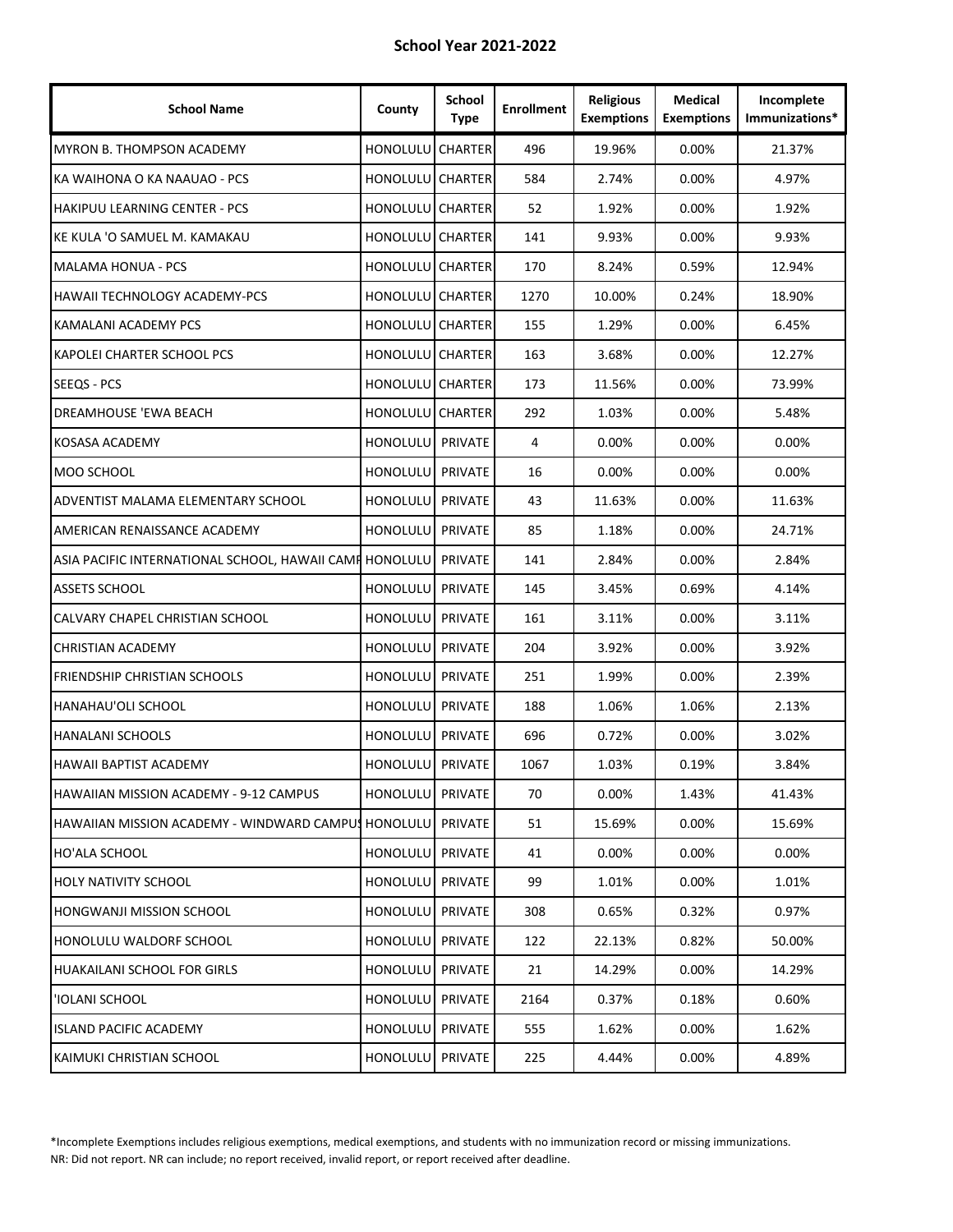| <b>School Name</b>                          | County           | School<br><b>Type</b> | <b>Enrollment</b> | <b>Religious</b><br><b>Exemptions</b> | <b>Medical</b><br><b>Exemptions</b> | Incomplete<br>Immunizations* |
|---------------------------------------------|------------------|-----------------------|-------------------|---------------------------------------|-------------------------------------|------------------------------|
| KAMEHAMEHA SCHOOLS                          | <b>HONOLULU</b>  | PRIVATE               | 5635              | 2.34%                                 | 0.11%                               | 2.68%                        |
| KAWAIAHA'O CHURCH SCHOOL                    | <b>HONOLULU</b>  | <b>PRIVATE</b>        | 19                | 15.79%                                | 0.00%                               | 15.79%                       |
| LA PIETRA - HAWAII SCHOOL FOR GIRLS         | <b>HONOLULU</b>  | PRIVATE               | 142               | 4.93%                                 | 0.00%                               | 7.75%                        |
| LANAKILA BAPTIST SCHOOLS                    | HONOLULU         | PRIVATE               | 140               | 2.14%                                 | 0.00%                               | 5.00%                        |
| LE JARDIN ACADEMY                           | HONOLULU         | PRIVATE               | 728               | 5.63%                                 | 0.69%                               | 8.65%                        |
| MAILI BIBLE SCHOOL                          | <b>HONOLULU</b>  | PRIVATE               | 67                | 0.00%                                 | 0.00%                               | 1.49%                        |
| MID-PACIFIC INSTITUTE                       | <b>HONOLULU</b>  | PRIVATE               | 1368              | 3.51%                                 | 0.15%                               | 5.19%                        |
| MONTESSORI COMMUNITY SCHOOL                 | <b>HONOLULU</b>  | PRIVATE               | 105               | 4.76%                                 | 1.90%                               | 6.67%                        |
| NAVY HALE KEIKI SCHOOL                      | <b>HONOLULU</b>  | PRIVATE               | 177               | 0.56%                                 | 0.00%                               | 0.56%                        |
| NEW HOPE CHRISTIAN SCHOOL                   | <b>HONOLULU</b>  | PRIVATE               | 90                | 0.00%                                 | 0.00%                               | 0.00%                        |
| OUR SAVIOR LUTHERAN SCHOOL                  | HONOLULU         | PRIVATE               | 84                | 0.00%                                 | 0.00%                               | $0.00\%$                     |
| PACIFIC BUDDHIST ACADEMY                    | HONOLULU         | PRIVATE               | 78                | 2.56%                                 | 0.00%                               | 2.56%                        |
| PEARL HARBOR CHRISTIAN ACADEMY              | <b>HONOLULU</b>  | PRIVATE               | 165               | 0.61%                                 | 0.61%                               | 5.45%                        |
| PUNAHOU SCHOOL                              | <b>HONOLULU</b>  | PRIVATE               | 3764              | 2.76%                                 | 0.11%                               | 4.44%                        |
| SAINT MARK LUTHERAN SCHOOL                  | <b>HONOLULU</b>  | PRIVATE               | 187               | 0.00%                                 | 0.00%                               | 21.93%                       |
| SOTO ACADEMY                                | <b>HONOLULU</b>  | PRIVATE               | 42                | 0.00%                                 | 0.00%                               | 2.38%                        |
| ST. ANDREW'S SCHOOLS - THE PREP             | HONOLULU         | PRIVATE               | 68                | 1.47%                                 | 0.00%                               | 1.47%                        |
| ST. ANDREW'S SCHOOLS - THE PRIORY           | HONOLULU         | PRIVATE               | 209               | 0.00%                                 | 0.00%                               | 6.70%                        |
| ST. CLEMENT'S SCHOOL                        | HONOLULU         | PRIVATE               | 20                | 0.00%                                 | 0.00%                               | 5.00%                        |
| THE CHILDREN'S HOUSE                        | <b>HONOLULU</b>  | PRIVATE               | 82                | 1.22%                                 | 0.00%                               | 3.66%                        |
| TRINITY CHRISTIAN SCHOOL                    | <b>HONOLULU</b>  | PRIVATE               | 219               | 9.59%                                 | 2.28%                               | 12.79%                       |
| TRINITY LUTHERAN SCHOOL                     | <b>HONOLULU</b>  | PRIVATE               | 149               | 4.03%                                 | 0.00%                               | 4.03%                        |
| VARIETY SCHOOL OF HAWAII                    | HONOLULU PRIVATE |                       | 47                | 0.00%                                 | 0.00%                               | 0.00%                        |
| WAOLANI JUDD NAZARENE SCHOOL                | <b>HONOLULU</b>  | PRIVATE               | 146               | 1.37%                                 | 0.00%                               | 1.37%                        |
| WINDWARD NAZARENE ACADEMY                   | HONOLULU         | PRIVATE               | 101               | 4.95%                                 | 0.00%                               | 4.95%                        |
| KOOLAU BAPTIST ACADEMY                      | HONOLULU         | PRIVATE               | 201               | 5.47%                                 | 0.00%                               | 10.45%                       |
| ANGELS AT PLAY PRESCHOOL & KINDERGARTEN     | HONOLULU         | <b>DHS</b>            | 14                | 0.00%                                 | 0.00%                               | 0.00%                        |
| MARY, STAR OF THE SEA EARLY LEARNING CENTER | <b>HONOLULU</b>  | <b>DHS</b>            | 17                | 5.88%                                 | $0.00\%$                            | 5.88%                        |
| ALA WAI ELEMENTARY                          | HONOLULU         | <b>PUBLIC</b>         | NR                | NR                                    | NR                                  | NR                           |
| ALIIOLANI ELEMENTARY                        | <b>HONOLULU</b>  | <b>PUBLIC</b>         | ΝR                | ΝR                                    | NR                                  | NR                           |
| KULA KAIAPUNI O ANUENUE                     | HONOLULU         | <b>PUBLIC</b>         | NR                | NR                                    | NR                                  | NR                           |
| <b>CENTRAL MIDDLE</b>                       | HONOLULU         | <b>PUBLIC</b>         | NR                | NR                                    | NR                                  | NR                           |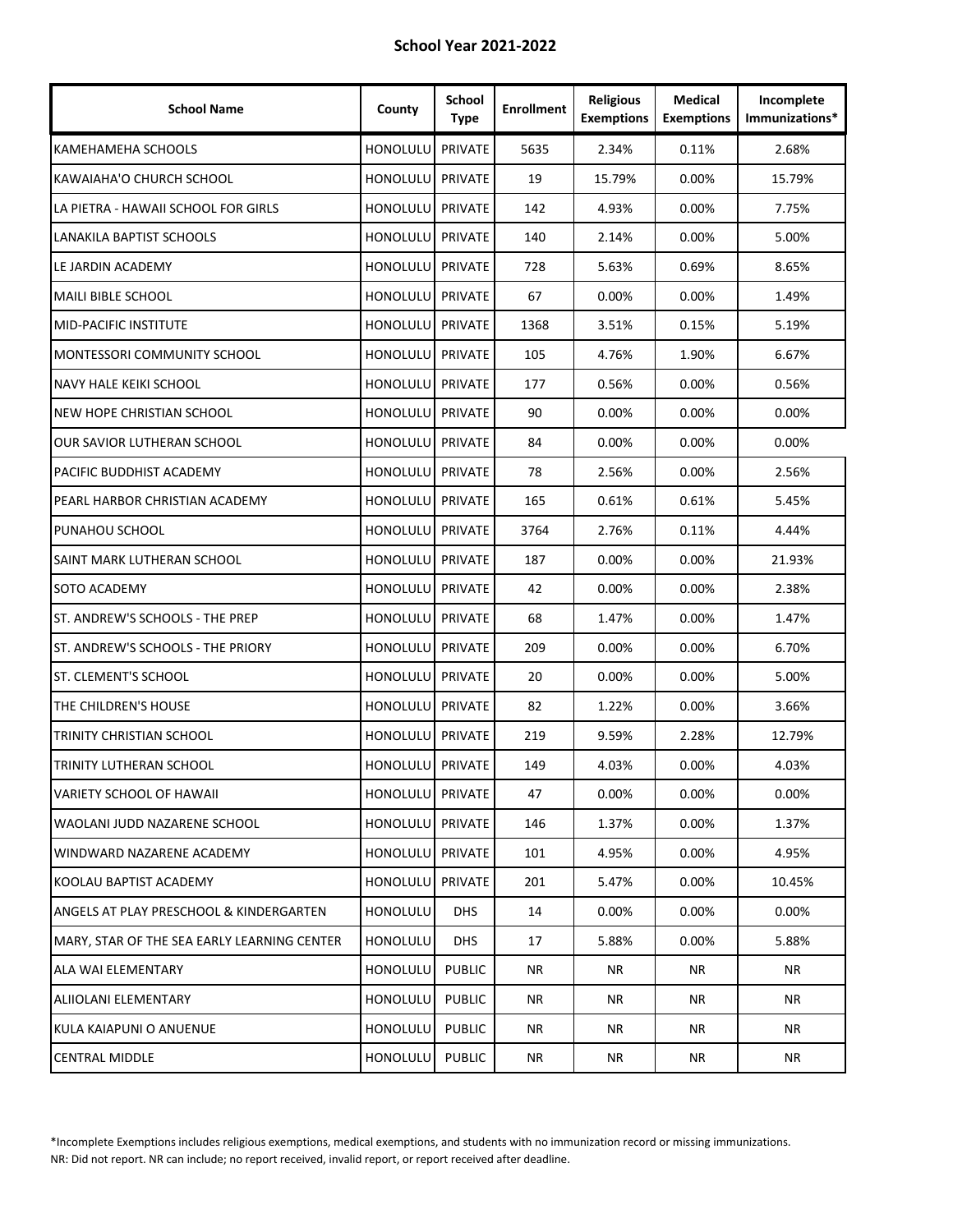| <b>School Name</b>         | County          | School<br><b>Type</b> | <b>Enrollment</b> | <b>Religious</b><br><b>Exemptions</b> | <b>Medical</b><br><b>Exemptions</b> | Incomplete<br>Immunizations* |
|----------------------------|-----------------|-----------------------|-------------------|---------------------------------------|-------------------------------------|------------------------------|
| <b>HAHAIONE ELEMENTARY</b> | <b>HONOLULU</b> | <b>PUBLIC</b>         | <b>NR</b>         | NR.                                   | <b>NR</b>                           | NR.                          |
| KAHALA ELEMENTARY          | <b>HONOLULU</b> | <b>PUBLIC</b>         | <b>NR</b>         | NR.                                   | ΝR                                  | <b>NR</b>                    |
| KAIMUKI HIGH               | HONOLULU        | <b>PUBLIC</b>         | <b>NR</b>         | <b>NR</b>                             | <b>NR</b>                           | <b>NR</b>                    |
| KALIHI KAI ELEMENTARY      | HONOLULU        | <b>PUBLIC</b>         | ΝR                | ΝR                                    | ΝR                                  | NR.                          |
| KAPALAMA ELEMENTARY        | HONOLULU        | <b>PUBLIC</b>         | <b>NR</b>         | <b>NR</b>                             | <b>NR</b>                           | <b>NR</b>                    |
| KAULUWELA ELEMENTARY       | HONOLULU        | <b>PUBLIC</b>         | <b>NR</b>         | <b>NR</b>                             | <b>NR</b>                           | <b>NR</b>                    |
| KOKO HEAD ELEMENTARY       | HONOLULU        | <b>PUBLIC</b>         | <b>NR</b>         | <b>NR</b>                             | ΝR                                  | <b>NR</b>                    |
| LANAKILA ELEMENTARY        | <b>HONOLULU</b> | <b>PUBLIC</b>         | ΝR                | NR.                                   | ΝR                                  | NR.                          |
| LIHOLIHO ELEMENTARY        | HONOLULU        | <b>PUBLIC</b>         | <b>NR</b>         | <b>NR</b>                             | ΝR                                  | <b>NR</b>                    |
| LIKELIKE ELEMENTARY        | <b>HONOLULU</b> | <b>PUBLIC</b>         | <b>NR</b>         | <b>NR</b>                             | <b>NR</b>                           | <b>NR</b>                    |
| LUNALILO ELEMENTARY        | HONOLULU        | <b>PUBLIC</b>         | ΝR                | ΝR                                    | <b>NR</b>                           | NR.                          |
| <b>MCKINLEY HIGH</b>       | HONOLULU        | <b>PUBLIC</b>         | <b>NR</b>         | <b>NR</b>                             | <b>NR</b>                           | <b>NR</b>                    |
| PALOLO ELEMENTARY          | HONOLULU        | <b>PUBLIC</b>         | <b>NR</b>         | <b>NR</b>                             | <b>NR</b>                           | <b>NR</b>                    |
| PAUOA ELEMENTARY           | HONOLULU        | <b>PUBLIC</b>         | <b>NR</b>         | <b>NR</b>                             | ΝR                                  | <b>NR</b>                    |
| <b>STEVENSON MIDDLE</b>    | <b>HONOLULU</b> | <b>PUBLIC</b>         | ΝR                | ΝR                                    | ΝR                                  | NR.                          |
| KAISER HIGH                | HONOLULU        | <b>PUBLIC</b>         | <b>NR</b>         | <b>NR</b>                             | ΝR                                  | <b>NR</b>                    |
| AIEA HIGH                  | HONOLULU        | <b>PUBLIC</b>         | <b>NR</b>         | <b>NR</b>                             | <b>NR</b>                           | <b>NR</b>                    |
| ALIAMANU ELEMENTARY        | HONOLULU        | <b>PUBLIC</b>         | ΝR                | ΝR                                    | ΝR                                  | NR.                          |
| ALIAMANU MIDDLE            | HONOLULU        | <b>PUBLIC</b>         | <b>NR</b>         | <b>NR</b>                             | <b>NR</b>                           | <b>NR</b>                    |
| <b>HICKAM ELEMENTARY</b>   | HONOLULU        | <b>PUBLIC</b>         | <b>NR</b>         | <b>NR</b>                             | <b>NR</b>                           | <b>NR</b>                    |
| MAKALAPA ELEMENTARY        | HONOLULU        | <b>PUBLIC</b>         | <b>NR</b>         | <b>NR</b>                             | ΝR                                  | <b>NR</b>                    |
| <b>MILILANI HIGH</b>       | <b>HONOLULU</b> | <b>PUBLIC</b>         | ΝR                | ΝR                                    | <b>NR</b>                           | NR.                          |
| <b>MOANALUA HIGH</b>       | HONOLULU        | <b>PUBLIC</b>         | NR                | <b>NR</b>                             | ΝR                                  | <b>NR</b>                    |
| <b>MOANALUA MIDDLE</b>     | HONOLULU        | <b>PUBLIC</b>         | NR                | NR                                    | NR                                  | NR                           |
| RADFORD HIGH               | HONOLULU        | <b>PUBLIC</b>         | ΝR                | NR                                    | ΝR                                  | NR                           |
| <b>SCOTT ELEMENTARY</b>    | HONOLULU        | <b>PUBLIC</b>         | NR                | ΝR                                    | NR                                  | <b>NR</b>                    |
| SHAFTER ELEMENTARY         | HONOLULU        | <b>PUBLIC</b>         | <b>NR</b>         | <b>NR</b>                             | NR                                  | <b>NR</b>                    |
| <b>WAIMALU ELEMENTARY</b>  | HONOLULU        | <b>PUBLIC</b>         | NR                | <b>NR</b>                             | NR                                  | <b>NR</b>                    |
| <b>WEBLING ELEMENTARY</b>  | <b>HONOLULU</b> | <b>PUBLIC</b>         | NR                | NR                                    | NR                                  | NR                           |
| <b>WHEELER MIDDLE</b>      | <b>HONOLULU</b> | <b>PUBLIC</b>         | NR                | NR                                    | ΝR                                  | <b>NR</b>                    |
| PEARL RIDGE ELEMENTARY     | HONOLULU        | <b>PUBLIC</b>         | NR                | NR                                    | NR                                  | NR                           |
| <b>CAMPBELL HIGH</b>       | HONOLULU        | <b>PUBLIC</b>         | ΝR                | NR                                    | NR                                  | <b>NR</b>                    |